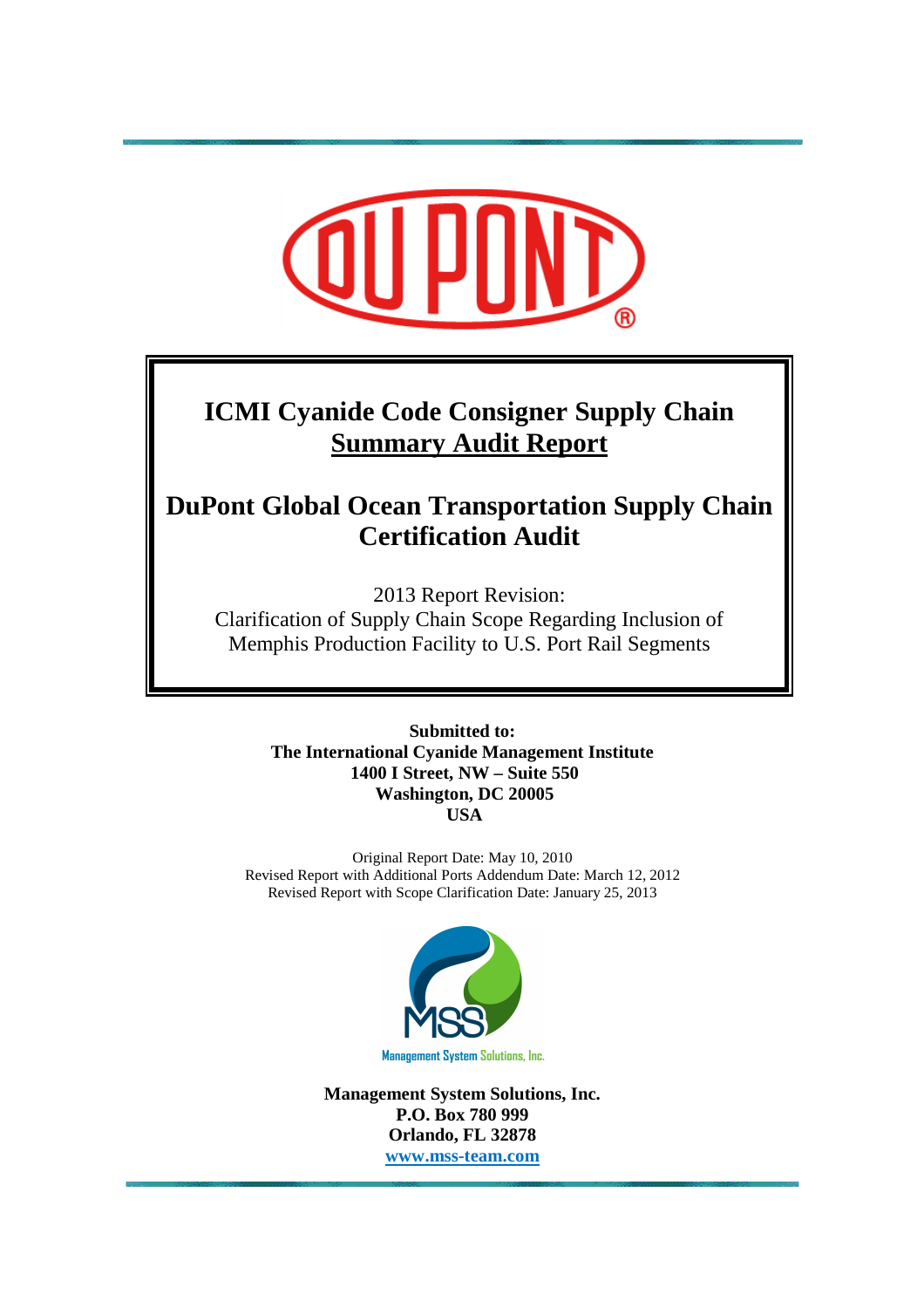# **Table of Contents**

| Description of Due Diligence Information Reviewed for Ocean Carriers and Ports 24 |  |
|-----------------------------------------------------------------------------------|--|
|                                                                                   |  |
|                                                                                   |  |
|                                                                                   |  |
|                                                                                   |  |
|                                                                                   |  |
|                                                                                   |  |
|                                                                                   |  |
|                                                                                   |  |
|                                                                                   |  |
|                                                                                   |  |
|                                                                                   |  |
|                                                                                   |  |

<u>DuPont Global Ocean Supply Chain (VAMC AMY C 8/7/2010 - 3/12/2012 - 1/25/2012</u>

Name of Operation Signature of Lead Auditor Dates of Report Revisions Page 1 of 35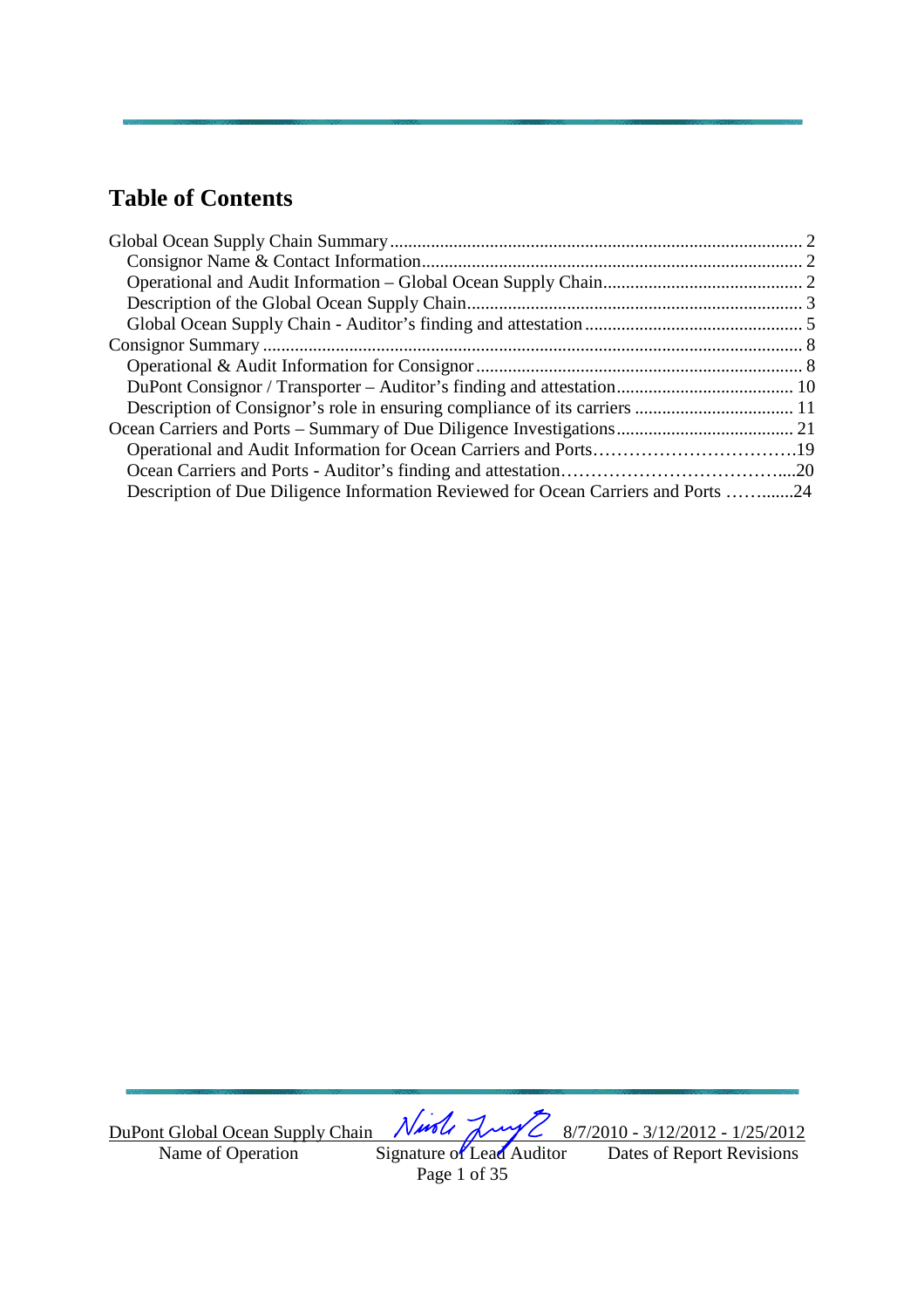# **Global Ocean Supply Chain Summary**

Consignor Name & Contact Information

**Name of Operation:**  E.I. DuPont de Nemours and Company 2571 Fite Road Memphis, TN 38127 USA

| <b>Name and contact</b> Donald Jeffery |                                                     |
|----------------------------------------|-----------------------------------------------------|
| information for                        | Cyanide Business Global Product Stewardship Manager |
| <b>DuPont Contact:</b>                 | Email: Donald.W.Jeffery@USA.dupont.com              |
|                                        | Tel. (623) 444-2989                                 |

# Operational and Audit Information – Global Ocean Supply Chain

E.I. duPont de Nemours and Company, Inc. (DuPont) is a science-based company operating in more than 70 countries. DuPont offers a wide range of products and services for markets including agriculture, nutrition, electronics, communications, safety and protection, home and construction, transportation and apparel. Solid sodium cyanide for use in the gold mining sector is manufactured at the Memphis, Tennessee plant, which is part of the DuPont Cyanides Business and Chemicals & Fluoroproducts Strategic Business Unit. The plant is located just outside of Memphis in Woodstock, Tennessee.

DuPont was one of the original 14 Cyanide Code signatory companies announced on November 3, 2005. As such, DuPont made the commitment to obtain Cyanide Code certification for its Memphis Solid Cyanide Plant and its packaging operations. DuPont was the first Cyanide Producer to achieve certification in June 2006. The operation was re-certified in 2009.

DuPont transportation supply chains are highly complex due to the global reach of its supply capabilities. After its initial certification in 2006, DuPont contracted ICMI-approved Code Transportation Auditors to perform non-certification audits for its supply chain in the U.S., Mexico, and throughout Central and South America. Audits were conducted of DuPont operations and trucking partners. Due Diligence Reviews were conducted for ocean carriers (including ports) and rail partners (including rail yards). The original audit of DuPont as a Consignor / Transporter and due diligence reviews of the ocean carriers (including ports) and rail partners (including rail yards) was done in February 2007. Now, three years later, similar auditing and due diligence investigation activities were performed again.

DuPont Global Ocean Supply Chain Nurse 18/7/2010 - 3/12/2012 - 1/25/2012<br>Name of Operation Signature of Lead Auditor Dates of Report Revisions Name of Operation Signature of Lead Auditor Page 2 of 35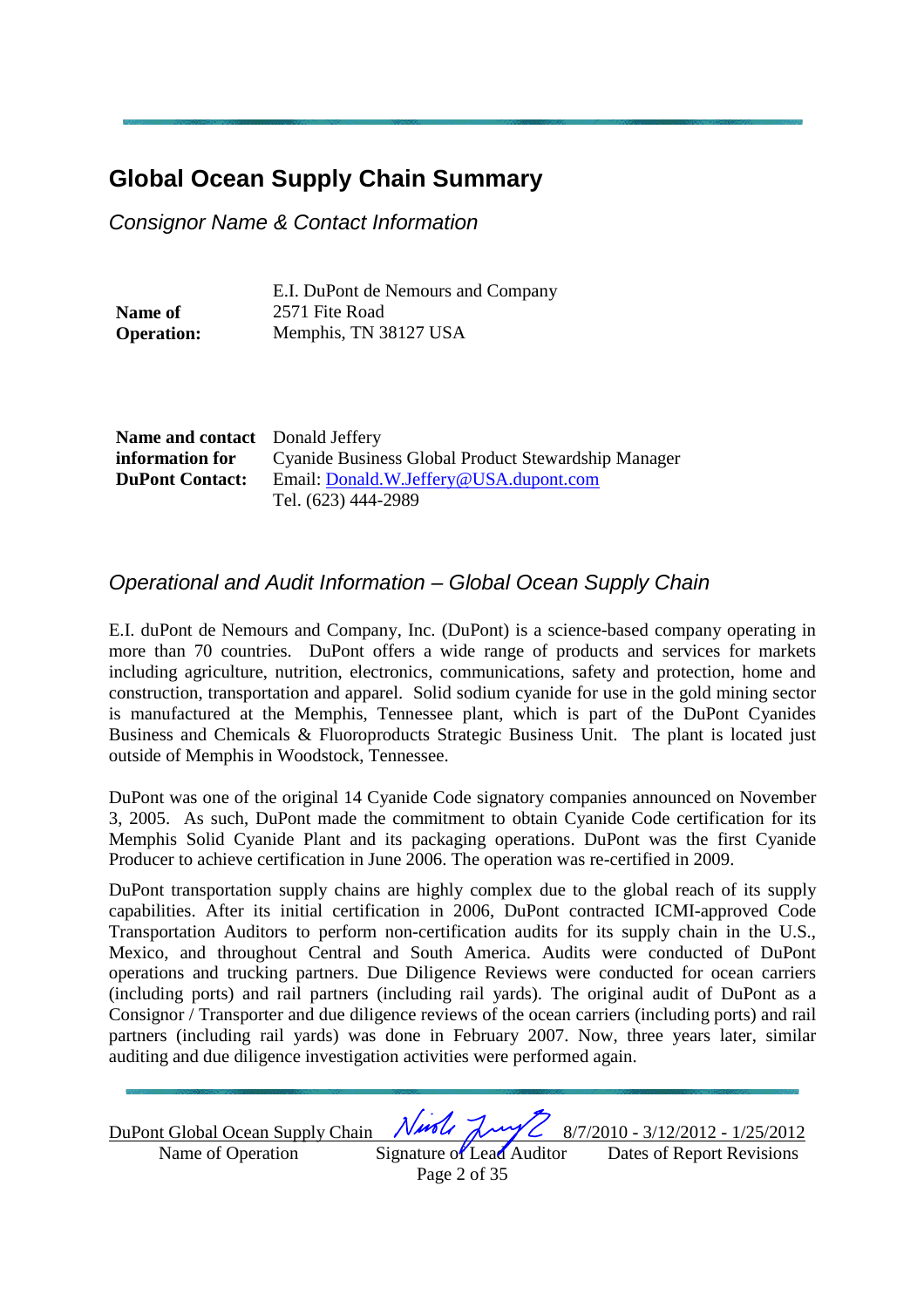The verification audit of DuPont on February 9-10, 2010 was a combined audit of Consignor / Transporter management for global ocean transport and U.S./Canada rail and barge transport. This report contains information regarding the results of the DuPont consignor / transporter verification audit and the results of the ocean carrier and port due diligence investigations.

#### **2013 Scope Clarification Statement:**

DuPont contracts with Ocean Carriers to transport their products from the Memphis Plant to international ports. The Ocean Carriers determine the U.S. ports of departure, and manage and control all aspects of the rail movements from Memphis to the U.S. ports. Pursuant to their agreements with DuPont, the Ocean Carriers identified in this report select rail carriers that comply with applicable environmental, health, safety, and security regulations which were determined through Due Diligence evaluation to be equivalent to ICMI Cyanide Code requirements. The rail segments between Memphis and U.S. ports are therefore also included in the scope of this certification audit. U.S./Canada rail segments used by DuPont for routes other than those from its Memphis plant to U.S. ports are contracted and controlled directly by DuPont and are included in a separate supply chain and certification audit report.

The verification audit and due diligence investigations were conducted according to the 2009 adopted ICMI certification process that calls for consignors to become signatories and undergo transportation supply chain third-party verification audits.

#### **2012 Addendum Information:**

This 2012 Revised Report with Addendum contains the originally submitted 2010 information regarding DuPont Cyanide Transportation Ocean Supply Chain management and the new 2012 information regarding the Due Diligence Review of two additional ports: 1) Port of Antwerp in Belgium, 2) Port of Rio Haina in Bajos de Haina in the Dominican Republic.

## Description of the Global Ocean Supply Chain:

DuPont has been producing and shipping sodium cyanide since 1953. In the United States, the solid sodium cyanide briquettes are packaged at the Memphis Plant, at the LSI Terminal directly adjacent to the plant and at the DuPont packaging terminal in Carlin, Nevada, USA. The Global Ocean Supply Chain is used for shipments from the Memphis Plant that go by rail and then by ocean carrier. The results of the rail and barge audit and due diligence evaluations are contained in a separate report. This evaluation included the following components:

Verification audit of DuPont ocean carrier and port supply chain management practices according to the requirements of the ICMI Transportation Protocol (2009 Revision).

Global Ocean Supply Chain – All global ocean moves of sodium cyanide that originate in the United States are within the scope of this verification audit of DuPont's processes used to manage the ocean transport of its products. The results of the due diligence evaluations of six (6)

| DuPont Global Ocean Supply Chain Night Low 2 8/7/2010 - 3/12/2012 - 1/25/2012 |                           |                           |
|-------------------------------------------------------------------------------|---------------------------|---------------------------|
| Name of Operation                                                             | Signature of Lead Auditor | Dates of Report Revisions |
|                                                                               | Page 3 of 35              |                           |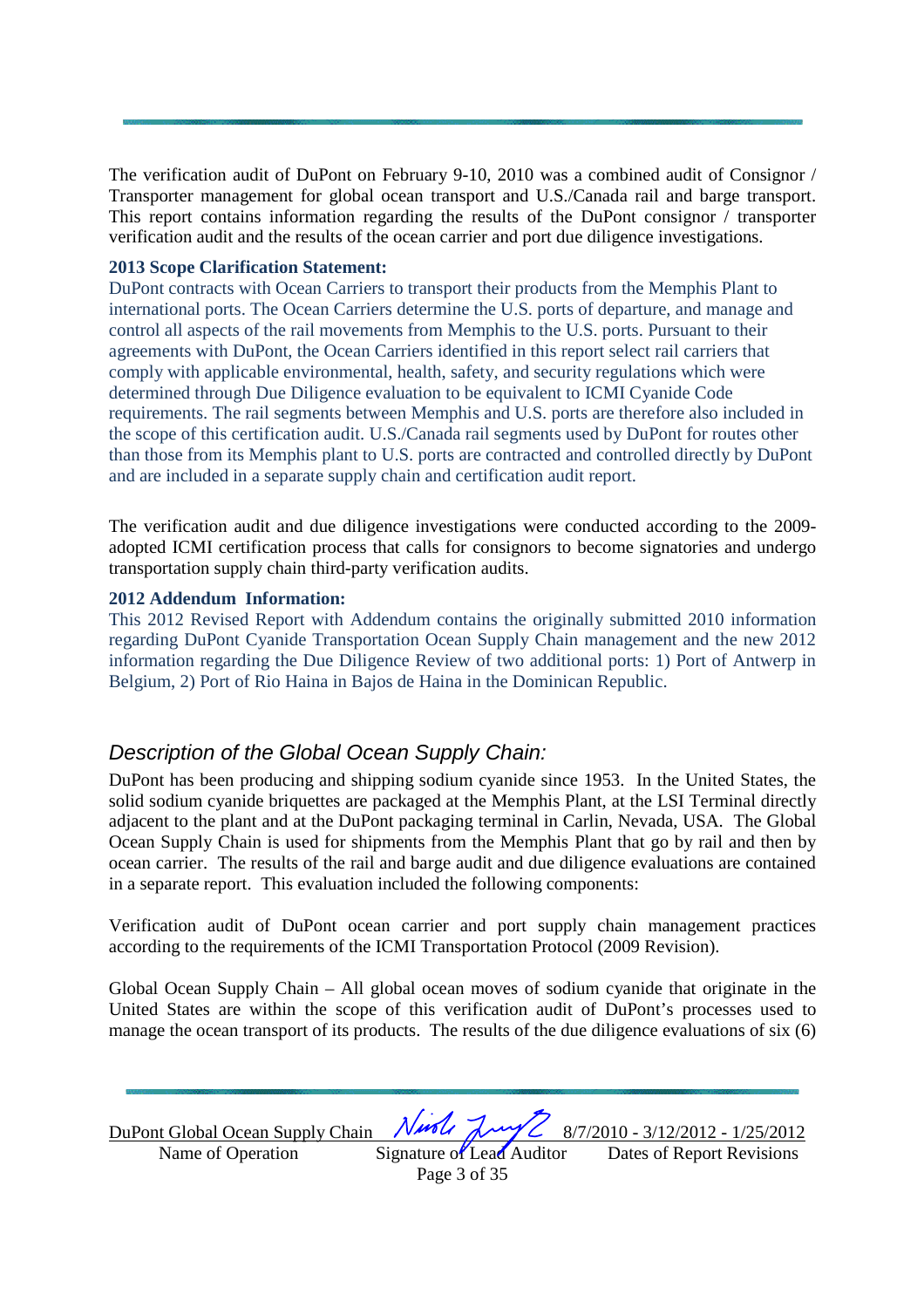ocean carriers are also contained within this report. The six ocean carriers for which due diligence investigations were performed are:

- 1. American President Lines (APL)
- 2. Hamburg Sued
- 3. Maersk Line Agency
- 4. Mediterranean Shipping Co. (MSC)
- 5. MITSUI O S K Lines LTD (MOL)
- 6. Seaboard Marine

The Due Diligence Investigations were also conducted for U.S. and international ports in use at the time of the audit. Records were sampled to confirm that DuPont had either evaluated the ports specifically for cyanide safety handling practices, or that the port had been previously approved and used by DuPont for hazardous material shipments. The following ports are used by DuPont for sodium cyanide shipments to gold mine customers:

| <b>Ports of Export</b> | <b>Ports of Import</b> | <b>Destination Countries</b> |
|------------------------|------------------------|------------------------------|
| Jacksonville, FL       | Antofagasta            | Argentina                    |
| Long Beach, CA         | Arica                  | <b>Brazil</b>                |
| Los Angeles, CA        | Balboa                 | Chile                        |
| Miami, FL              | Belem                  | Colombia                     |
| New Orleans, LA        | <b>Buenos Aires</b>    | Dominican Republic           |
| Seattle, WA            | Callao                 | Ecuador                      |
| San Pedro, CA          | Cartegena              | Ghana                        |
| Savannah, GA           | Caucedo                | Guatemala                    |
|                        | Corinto                | Honduras                     |
|                        | Guayaquil              | Nicaragua                    |
|                        | Guatamala              | Panama                       |
|                        | Montevido              | Peru                         |
|                        | Puerto Angamos         | Uruguay                      |
|                        | (Mejilliones)          | Venezuela                    |
|                        | Puerto Cabello         |                              |
|                        | Puerto Chacabuco       |                              |
|                        | Colon                  |                              |
|                        | Corinto                |                              |
|                        | <b>Puerto Cortes</b>   |                              |
|                        | <b>Puerto Deseado</b>  |                              |
|                        | Puerto Quetzal         |                              |
|                        | Rio De Janeiro         |                              |
|                        | Salvador               |                              |
|                        | San Antonio            |                              |
|                        | <b>Santos</b>          |                              |
|                        | Takoradi               |                              |

DuPont Global Ocean Supply Chain Nurse 8/7/2010 - 3/12/2012 - 1/25/2012<br>Name of Operation Signature of Lead Auditor Dates of Report Revisions

Signature of Lead Auditor Page 4 of 35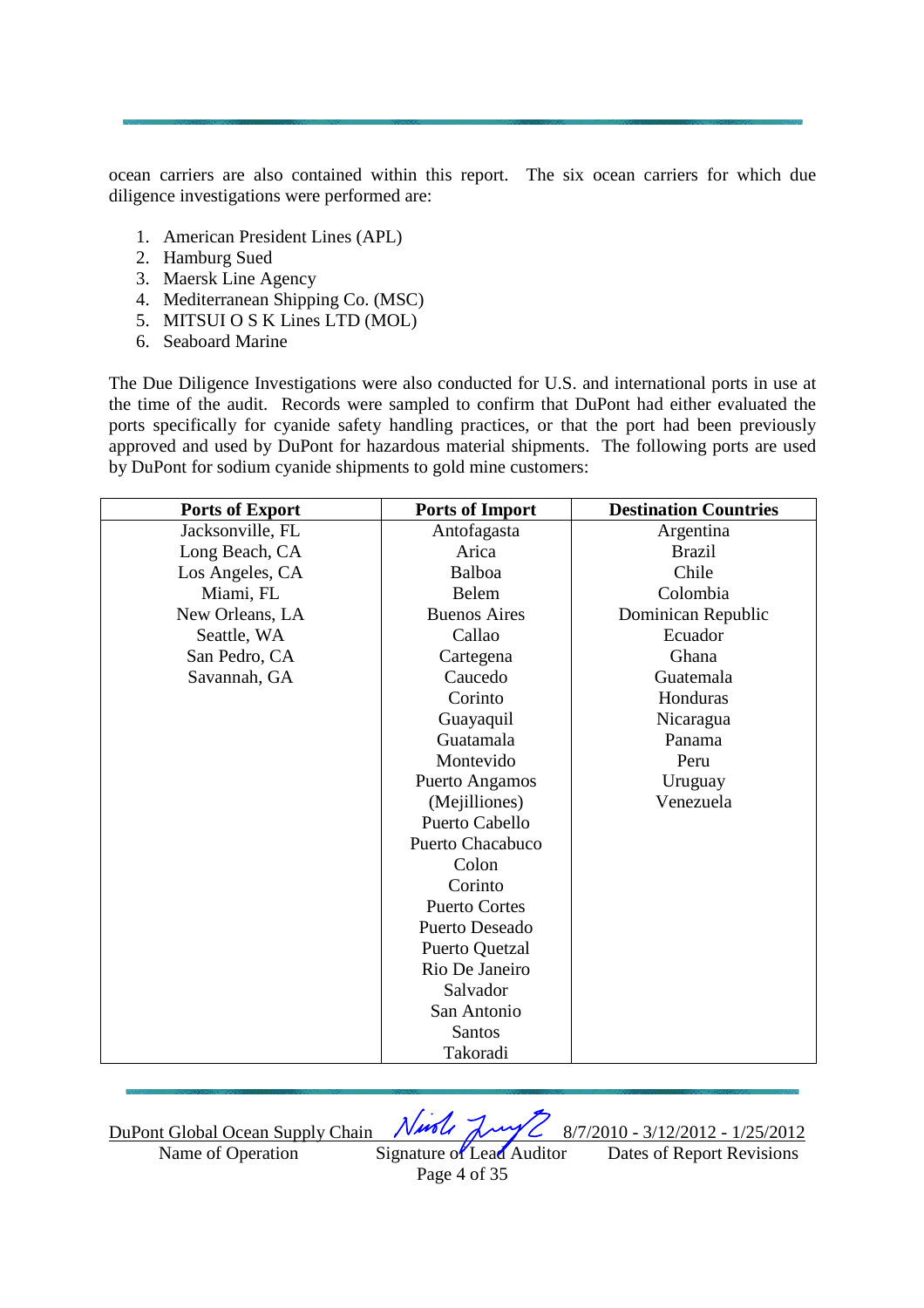| <b>Ports of Export</b> | <b>Ports of Import</b>                 | <b>Destination Countries</b>         |
|------------------------|----------------------------------------|--------------------------------------|
|                        | Valparaiso<br>Vitoria                  |                                      |
|                        | Ports added in 2012<br><b>Addendum</b> |                                      |
| Port of Antwerp        | Port of Antwerp<br>Port of Rio Haina   | <b>Belgium</b><br>Dominican Republic |

# Global Ocean Supply Chain - Auditor's finding and attestation

The original audit was performed at the DuPont Sourcing and Logistics building in Wilmington, Delaware – USA. The audit was performed by an independent third-party auditor who was preapproved by the ICMI as a Lead Auditor for all types of Code audits and as a technical expert for Code audits of cyanide transportation and production operations.

The verification audit of DuPont US/Canada Ocean, rail and barge supply chain management operations was conducted on-site with additional reviews of due diligence information following the on-site audit activity. The supply chain management processes and the due diligence reviews of ocean carriers, ports, rail partners, rail terminals, and barges were conducted in accordance with the agreed audit plan and due diligence documentation requirements.

Cyanide transportation management practices for the DuPont ocean carrier and rail management organizations were evaluated against the Cyanide Code requirements documented in the *ICMI Cyanide Code* (2009), *ICMI Cyanide Code Transportation Protocol* (2009), and the *ICMI Auditor Guidance for Use of the Cyanide Transportation Verification Protocol* (2009). DuPont internal Standards, Policies, Practices, and Procedures regarding the management of the Cyanide Transportation Supply Chain were reviewed. The audit was conducted through discussions and interviews with multiple individuals in cross-functional roles at DuPont. Additionally, records regarding carrier selection, ongoing carrier performance evaluations, incident tracking, equipment maintenance, security measures, port evaluations, rail terminal evaluations, barge evaluations, shipment tracking, cargo labeling practices, shipping documentation, community involvement, and emergency response records were randomly sampled and found to be acceptable.

DuPont and its transportation partners were evaluated previously during a non-certification Cyanide Code verification audit using the 2005 revision of the Cyanide Code transportation Protocol. Although the 2007 audit was a non-certification audit, this audit was conducted in accordance with Re-Certification Guidelines, namely the confirmation that DuPont and its transportation partners have continued to be in conformance since the original audit in 2007.

 $\underline{\text{DuPont Global Ocean Supply Chain}} \overline{\text{Nwell} \overline{\text{Muy}} \overline{\text{R37/2010 - 3/12/2012 - 1/25/2012}}}$ Name of Operation Signature of Lead Auditor Dates of Report Revisions Name of Operation Signature of Lead Auditor Dates of Report Revisions Page 5 of 35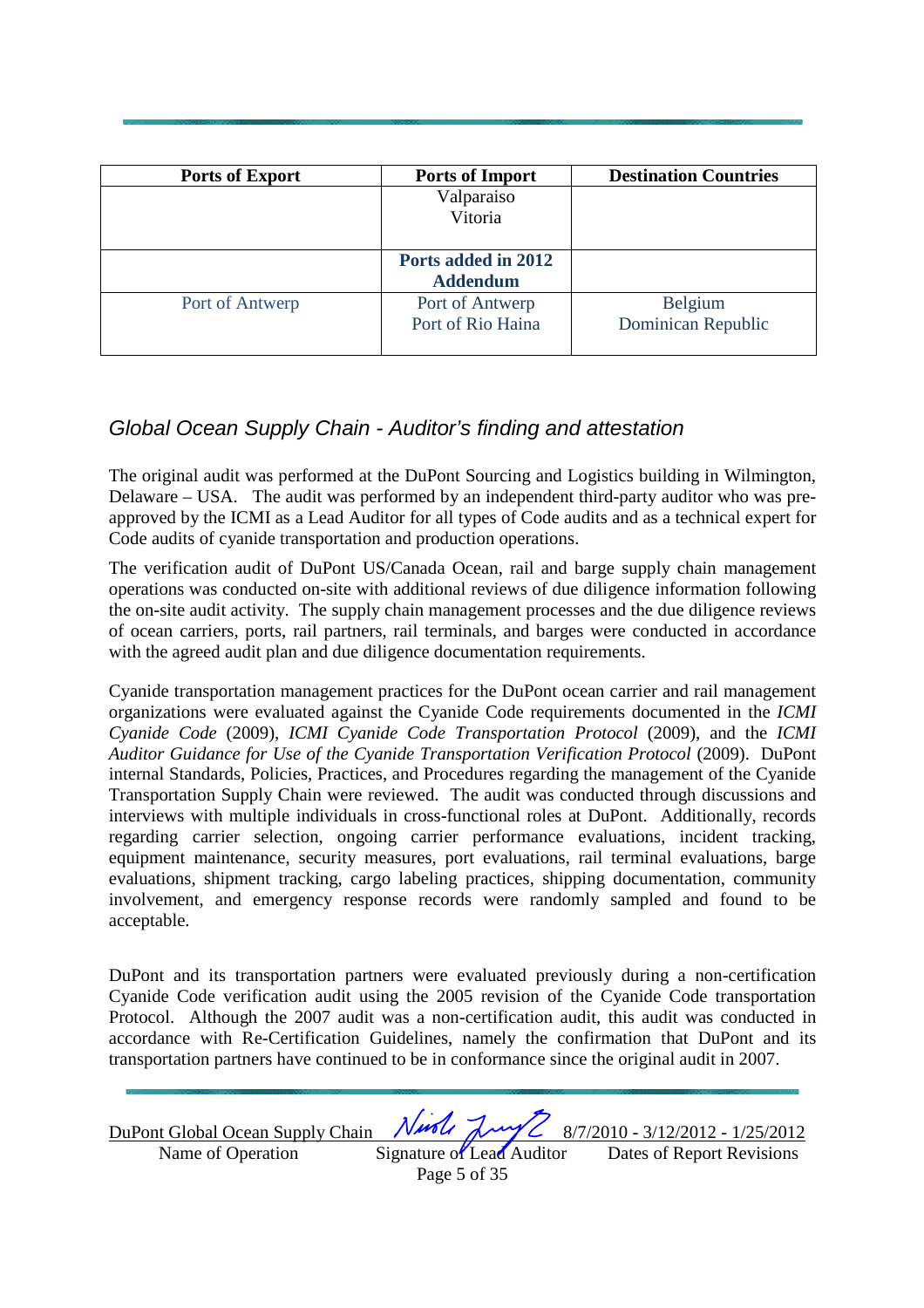#### **2012 Addendum Information:**

The 2012 Addendum Due Diligence Review of the Port of Antwerp and the Port of Rio Haina was conducted in March 2012. DuPont ships cyanide to the Port of Antwerp and also from the Port of Antwerp. Cyanide is shipped to the Port of Rio Haina, there is no outward bound freight from this Port. DuPont physically evaluated both of these ports for suitability and conformance to Cyanide Code requirements. The port evaluation information was submitted to the ICMI-Approved Third-Party Lead /Technical Transportation Expert Auditor for the Due Diligence Review. DuPont information and information that is publically available was reviewed during the March 2012 Due Diligence Review process.

The results of the initial verification audit and the related due diligence reviews indicate that DuPont and all portions of its Global Ocean Supply Chain are in FULL COMPLIANCE with Cyanide Code requirements. Additionally, the results of the 2012 Addendum Review indicate that the Port of Antwerp and the Port of Rio Haina are also in FULL COMPLIANCE with Cyanide Code requirements.

After reviewing the results from the on-site environmental, health, safety, and security review and information that is publically available regarding the safety, security, and suitability of the Port of Antwerp and the Port of Rio Haina, the ICMI-approved Lead/Transportation Auditor concluded that the DuPont Ocean Supply Chain Cyanide Code Certification scope expansion to include these ports is justified. This scope expansion does not alter the original certification timing requirements. The DuPont Ocean Supply Chain will be due for re-certification in 2013.

DuPont Global Ocean Supply Chain  $Nurbl$   $\lambda$ wy  $Z$  8/7/2010 - 3/12/2012 - 1/25/2012

Name of Operation Signature of Lead Auditor Dates of Report Revisions Page 6 of 35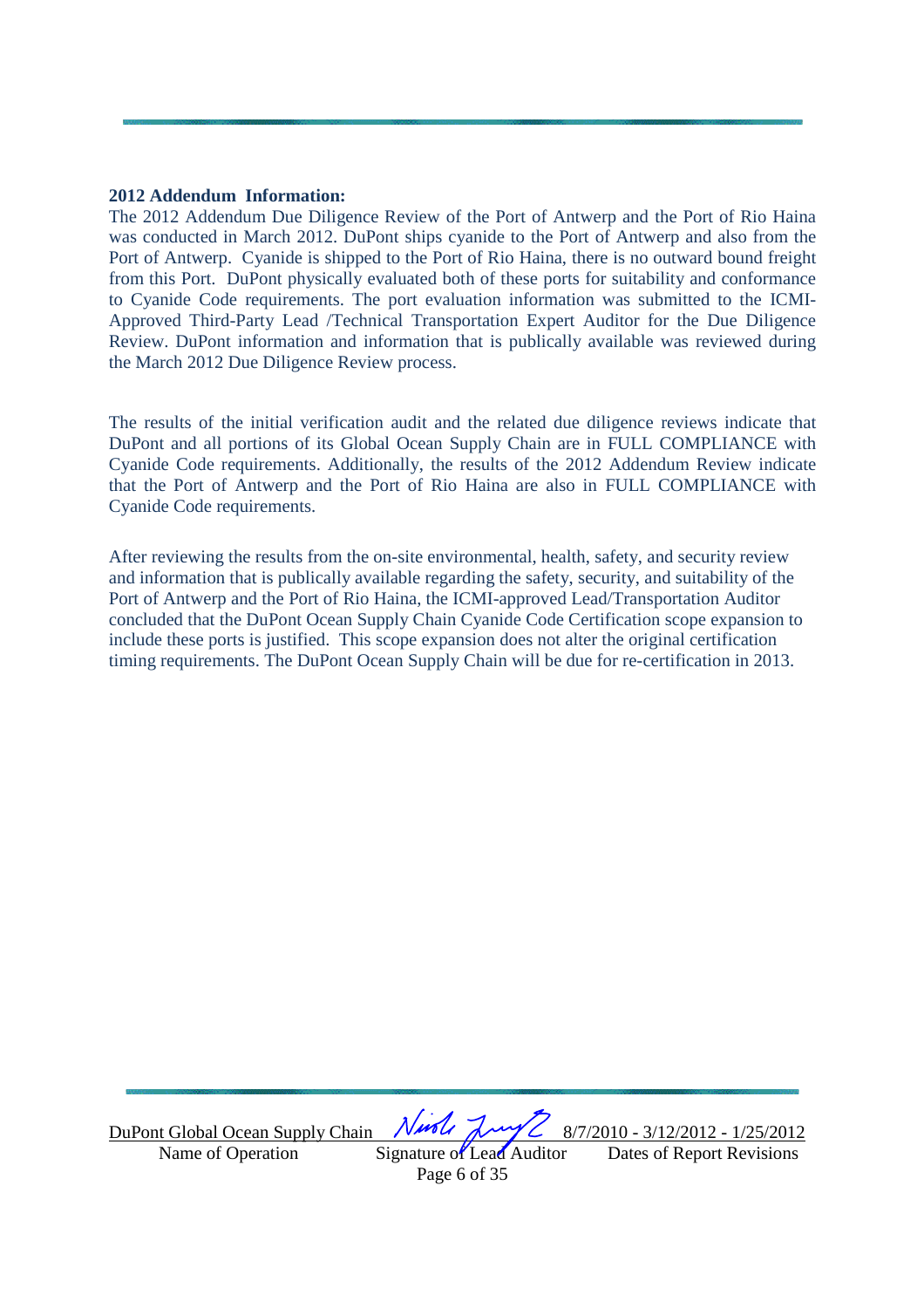# **Global Ocean Supply Chain - Auditor's Finding**

**This Global Ocean Supply Chain including its 2012 expanded scope is:** 

### **in full compliance**

 in substantial compliance not in compliance

with the International Cyanide Management Code.

| <b>Audit Company:</b>                      | Management System Solutions, Inc. |
|--------------------------------------------|-----------------------------------|
|                                            | www.mss-team.com                  |
| Lead / Technical Auditor:                  | Nicole Jurczyk                    |
|                                            | E-mail: CodeAudits@mss-team.com   |
| Date(s) of Audit:                          | February 9-10, 2010               |
| Date(s) of Due Diligence Review of Port of | March 9-12, 2012                  |
| Antwerp and Port of Rio Haina:             |                                   |

I attest that I meet the criteria for knowledge, experience and conflict of interest for Code Verification Audit Team Leader, established by the International Cyanide Management Institute and that all members of the audit team meet the applicable criteria established by the International Cyanide Management Institute for Code Verification Auditors.

I attest that the Audit Reports accurately describe the findings of the verification audit. I further attest that the verification audit was conducted in a professional manner in accordance with the International Cyanide Management Code Verification Protocol for Cyanide Transportation Operations and using standard and accepted practices for health, safety and environmental audits.

| DuPont Global Ocean Supply Chain | 125/2013 Nurste 2010-3/12/2012-1/25/2013 |      |
|----------------------------------|------------------------------------------|------|
| Name of Facility                 | Signature of Lead Auditor                | Date |

 $\underline{\text{DuPont Global Ocean Supply Chain}} \overbrace{\text{Numel}} \overbrace{\text{Mumel}} \overbrace{\text{8/7/2010 - 3/12/2012 - 1/25/2012}}^{\text{DuPont Global Ocean Supply Chain}}$ 

Name of Operation Signature of Lead Auditor Page 7 of 35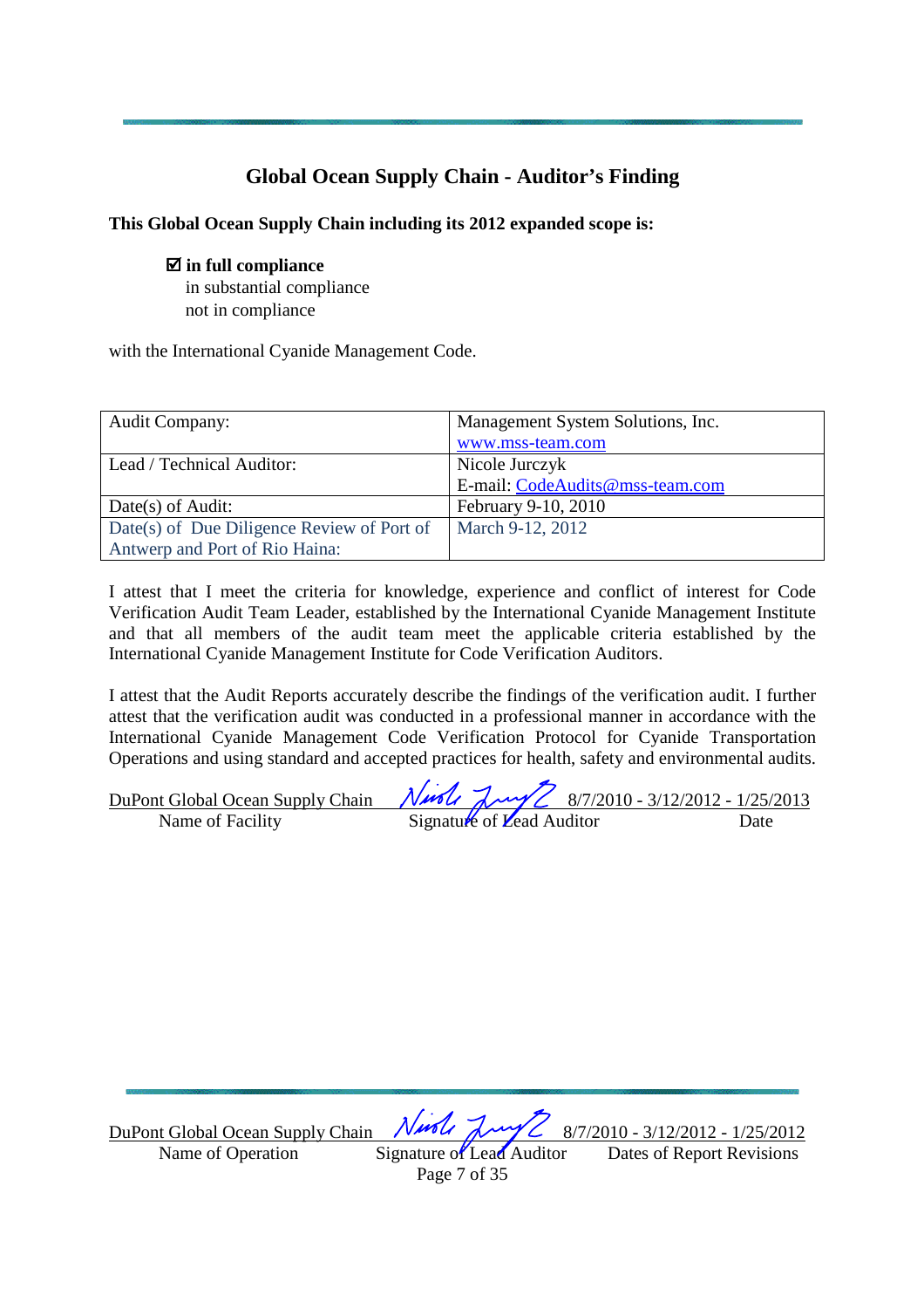# **Consignor Summary**

# Operational & Audit Information for Consignor

The DuPont Corporate Sourcing & Logistics group located in Wilmington, Delaware manages the domestic and international transportation of sodium cyanide. The Ocean Transport Procurement Group has overall responsibility and authority for coordinating ocean carrier selection, safety, security, and quality performance tracking, ocean carrier contracts, route selection, booking of shipments, shipment tracking, and incident investigation. The DuPont Procurement Group works together with a professional freight forwarding service provider to coordinate shipments and ensure that the appropriate level of shipment tracking and controls are in place.

Cyanide Product Stewards within the DuPont Cyanides Business coordinate activities associated with route risk evaluation when customers are originally established and again at established frequencies. The Product Stewards also coordinate community communications, training sessions, port evaluations, customer evaluations, and package & label reviews. Corporate Emergency Response Specialists work together with the DuPont Cyanides Business to coordinate emergency response planning procedures, preparation and maintenance of emergency equipment, training of DuPont emergency response personnel, and evaluation of plans and procedures through periodic emergency response drills.

DuPont maintains formal standards, policies, guidelines, and procedures for ensuring Distribution Safety. DuPont Corporate standards exist for Incident Prevention, Emergency Response, Transportation Risk Assessment, Distribution Regulatory Compliance, and Training, and Distribution Handling & Storage. In addition, the Sourcing & Logistics Groups maintain desk manuals with specific procedures for the procurement of transportation services and the management of carriers.

<u>DuPont Global Ocean Supply Chain (VAMC AMY C 8/7/2010 - 3/12/2012 - 1/25/2012</u>

Name of Operation Signature of Lead Auditor Dates of Report Revisions Page 8 of 35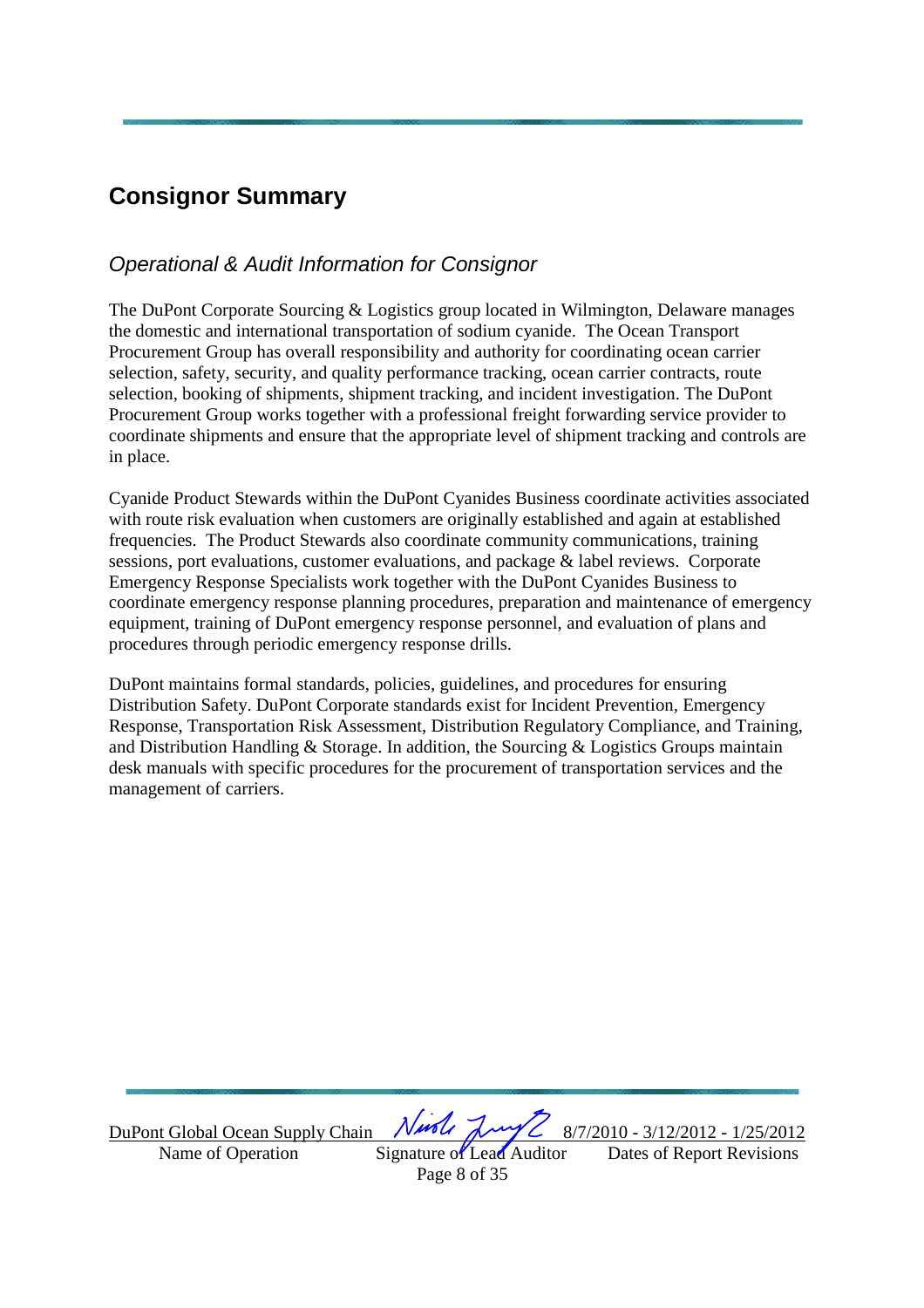Personnel interviewed during the February 9-10, 2010 DuPont Verification Audit / Global Ocean Transport Due Diligence Investigations:

| <b>Transport Practice</b>      |                                                   |                                                    |                                     |                                                |                        |                           |                     |                                      |                                   |             |
|--------------------------------|---------------------------------------------------|----------------------------------------------------|-------------------------------------|------------------------------------------------|------------------------|---------------------------|---------------------|--------------------------------------|-----------------------------------|-------------|
| Discussed $\rightarrow$        |                                                   |                                                    |                                     |                                                |                        |                           |                     |                                      |                                   |             |
|                                |                                                   |                                                    |                                     |                                                |                        |                           |                     |                                      |                                   |             |
| <b>Audit Participants</b>      | Route selection Risk Assessment<br>$\overline{z}$ | 1.2 Driver / Operator Training &<br>Qualifications | <b>Equipment Suitability</b><br>1.3 | 1.4 Safety Program & Preventive<br>Maintenance | Ocean Transport<br>1.5 | 1.6 Tracking of shipments | 2.1 Interim Storage | <b>Emergency Response</b><br>3.1-3.5 | Supply Chain Management - General | Discussions |
| International                  |                                                   |                                                    |                                     |                                                |                        |                           |                     |                                      |                                   |             |
| Transportation                 |                                                   |                                                    |                                     |                                                |                        |                           |                     |                                      |                                   |             |
| Procurement Manager            | $\mathbf X$                                       |                                                    |                                     |                                                | $\mathbf X$            | $\mathbf X$               |                     | $\mathbf X$                          | $\mathbf X$                       |             |
| (Ocean Transport)              |                                                   |                                                    |                                     |                                                |                        |                           |                     |                                      |                                   |             |
| Marine Procurement             |                                                   |                                                    |                                     |                                                |                        |                           |                     |                                      |                                   |             |
| (Ocean Transport)              | $\mathbf X$                                       |                                                    |                                     |                                                | $\mathbf X$            | $\mathbf X$               |                     | $\mathbf X$                          | $\mathbf X$                       |             |
| <b>Product Stewardship</b>     |                                                   |                                                    |                                     |                                                |                        |                           |                     |                                      |                                   |             |
| Manager, North America         | $\mathbf X$                                       |                                                    |                                     |                                                |                        |                           | $\mathbf X$         | $\mathbf X$                          |                                   |             |
| Cyanides                       |                                                   |                                                    |                                     |                                                |                        |                           |                     |                                      |                                   |             |
| <b>Cyanide Business Global</b> |                                                   |                                                    |                                     |                                                |                        |                           |                     |                                      |                                   |             |
| Product Stewardship            | $\mathbf X$                                       | $\mathbf X$                                        | $\mathbf X$                         | $\mathbf X$                                    |                        | $\mathbf X$               | $\mathbf X$         | $\mathbf X$                          | $\mathbf X$                       |             |
| Manager                        |                                                   |                                                    |                                     |                                                |                        |                           |                     |                                      |                                   |             |
| Logistics Leader,              |                                                   |                                                    | $\mathbf X$                         | $\mathbf X$                                    |                        | $\mathbf X$               |                     | $\mathbf X$                          | $\mathbf X$                       |             |
| <b>Cyanides Business</b>       |                                                   |                                                    |                                     |                                                |                        |                           |                     |                                      |                                   |             |
| <b>Emergency Response</b>      |                                                   |                                                    |                                     |                                                |                        |                           |                     |                                      |                                   |             |
| Specialist/Site Fire Chief     |                                                   |                                                    |                                     |                                                |                        |                           |                     | $\mathbf X$                          |                                   |             |
| DuPont Memphis Plant           |                                                   |                                                    |                                     |                                                |                        |                           |                     |                                      |                                   |             |
| Safety, Health &               |                                                   |                                                    |                                     |                                                |                        |                           |                     |                                      |                                   |             |
| Environmental Manager-         |                                                   |                                                    |                                     |                                                |                        |                           |                     | $\mathbf X$                          | $\mathbf X$                       |             |
| Sourcing & Logistics           |                                                   |                                                    |                                     |                                                |                        |                           |                     |                                      |                                   |             |
| Regulatory Affairs -           |                                                   |                                                    |                                     |                                                |                        |                           |                     |                                      |                                   |             |
| <b>Cyanides Business</b>       |                                                   | $\mathbf X$                                        |                                     |                                                |                        |                           |                     |                                      |                                   |             |
| (packaging requirements        |                                                   |                                                    |                                     |                                                |                        |                           |                     |                                      |                                   |             |
| and certifications)            |                                                   |                                                    |                                     |                                                |                        |                           |                     |                                      |                                   |             |
| <b>Internal DuPont Hazmat</b>  |                                                   | $\mathbf X$                                        |                                     |                                                | $\mathbf X$            |                           |                     |                                      |                                   |             |
| Consultant                     |                                                   |                                                    |                                     |                                                |                        |                           |                     |                                      |                                   |             |

<u>DuPont Global Ocean Supply Chain (VAMC AMY C 8/7/2010 - 3/12/2012 - 1/25/2012</u>

Page 9 of 35

Name of Operation Signature of Lead Auditor Dates of Report Revisions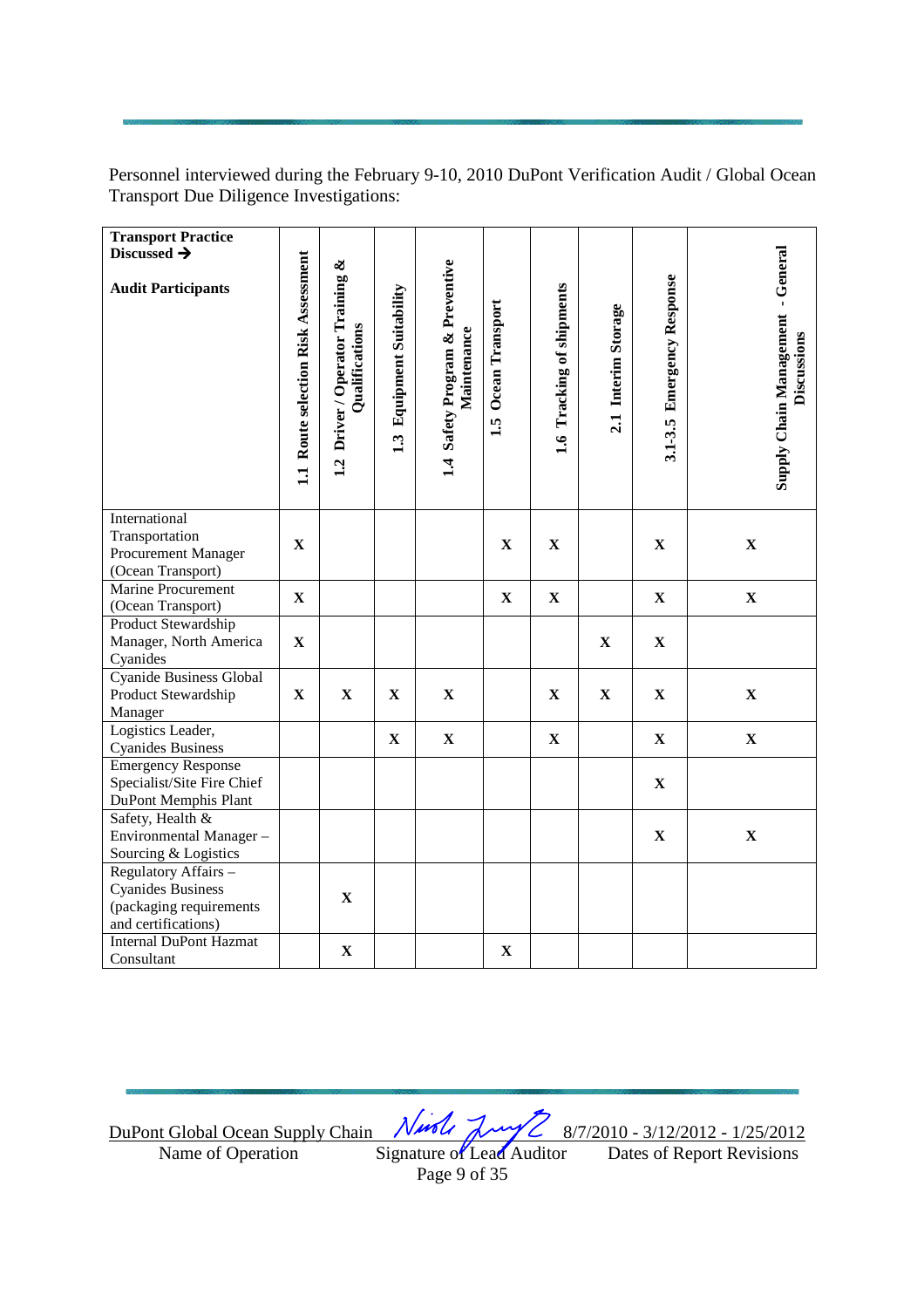# DuPont Consignor / Transporter – Auditor's finding and attestation

The DuPont cyanide transportation management practices using ocean carriers (including ports) were evaluated against the Cyanide Code requirements documented in the *ICMI Cyanide Code* (2009), *ICMI Cyanide Code Transportation Protocol* (2009), and the *ICMI Auditor Guidance for Use of the Cyanide Transportation Verification Protocol* (2009). DuPont internal Standards, Policies, Practices, and Procedures regarding the management of the Cyanide Transportation Supply Chain were reviewed. The audit was conducted through discussions and interviews with multiple individuals in cross-functional roles at DuPont. Additionally, records regarding carrier selection, ongoing carrier performance evaluations, incident tracking, security measures, port evaluations, shipment tracking, cargo labeling practices, shipping documentation, community involvement, and emergency response records were randomly sampled and found to be acceptable.

# *DuPont Consignor / Transporter - Auditor's Finding*

DuPont Consignor / Transporter operations are:

 **in full compliance**  in substantial compliance not in compliance with the International Cyanide Management Code.

| <b>Audit Company:</b>                      | Management System Solutions, Inc. |
|--------------------------------------------|-----------------------------------|
|                                            | www.mss-team.com                  |
| Lead / Technical Auditor:                  | Nicole Jurczyk                    |
|                                            | E-mail: CodeAudits@mss-team.com   |
| $Date(s)$ of Audit:                        | February 9-10, 2010               |
| Date(s) of Due Diligence Review of Port of | March 9-12, 2012                  |
| Antwerp and Port of Rio Haina:             |                                   |

I attest that I meet the criteria for knowledge, experience and conflict of interest for Code Verification Audit Team Leader, established by the International Cyanide Management Institute and that all members of the audit team meet the applicable criteria established by the International Cyanide Management Institute for Code Verification Auditors.

I attest that the Audit Reports accurately describe the findings of the verification audit. I further attest that the verification audit was conducted in a professional manner in accordance with the International Cyanide Management Code Verification Protocol for Cyanide Transportation Operations and using standard and accepted practices for health, safety and environmental audits.

| DuPont Consigner/Transporter Operations Night Lury 8/7/2010 - 3/12/2012 - 1/25/2013 |                                        |      |
|-------------------------------------------------------------------------------------|----------------------------------------|------|
| Name of Facility                                                                    | Signature of $\mathcal{V}$ ead Auditor | Date |

| DuPont Global Ocean Supply Chain |                           |  | Nurle Luy 2 8/7/2010-3/12/2012-1/25/2012 |
|----------------------------------|---------------------------|--|------------------------------------------|
| Name of Operation                | Signature of Lead Auditor |  | Dates of Report Revisions                |
|                                  | Page 10 of 35             |  |                                          |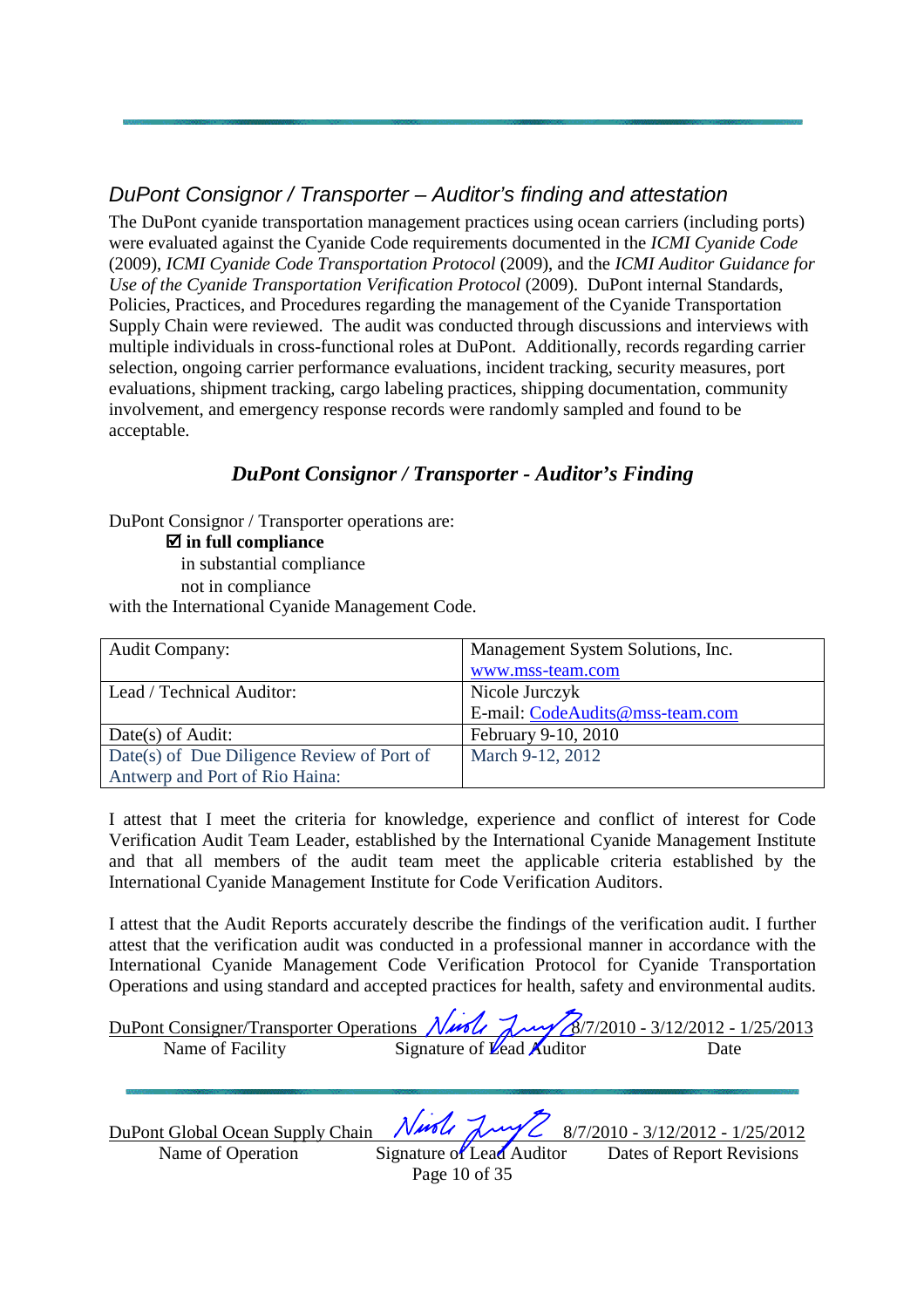Description of Consignor's role in ensuring compliance of its carriers

| <b>1. TRANSPORT:</b>           | Transport cyanide in a manner that minimizes the potential for<br>accidents and releases.          |                               |  |  |
|--------------------------------|----------------------------------------------------------------------------------------------------|-------------------------------|--|--|
| <b>Transport Practice 1.1:</b> | Select cyanide transport routes to minimize the potential for<br>accidents and releases.           |                               |  |  |
| The operation is               | $\blacksquare$ in full compliance with<br>in substantial compliance with<br>not in compliance with | <b>Transport Practice 1.1</b> |  |  |

*Summarize the basis for this Finding:* 

DuPont maintains formal standards, policies, guidelines, and procedures for ensuring Distribution Safety. DuPont Corporate standards exist for Incident Prevention, Emergency Response, Transportation Risk Assessment, Distribution Regulatory Compliance, and Training, and Distribution Handling & Storage. In addition, the Sourcing & Logistics Groups maintain desk manuals with specific procedures for the procurement of transportation services and the management of carriers.

Interviews were conducted to confirm that before DuPont initially qualifies a new customer for sodium cyanide, they follow a standard practice which is called the "First Order Process". Regional Cyanide Product Stewards evaluate the new customer for their ability to safely use and store material. They also evaluate the possible routes that can be used to transport the cyanide from DuPont to the customer site. This evaluation of the route includes consideration of population densities, infrastructure issues, pitch and grade of roads, and prevalence and proximity of water bodies. The route evaluation includes an evaluation of all portions of the route including rail transport, origination and destination rail yards, ocean carrier transport, ports, and barges, when applicable. The risks associated with the route used to bring cyanide from DuPont to a customer are evaluated as part of the First Order Process when the initial contract with the customer is established. The route assessment is performed by the Product Stewardship function within the DuPont Cyanides Business. Any necessary risk-mitigation measures are identified and defined during this First Order Process. Examples of risk mitigation measures were evaluated and found to be acceptable during the audit.

Routes are re-evaluated periodically, usually during customer visits. A review of records and the results of interviews show that routes are re-evaluated at least every three years, or more frequently if necessary. Additionally, DuPont has a very formal Product Stewardship Review

| DuPont Global Ocean Supply Chain Nursley Lawy 2 8/7/2010 - 3/12/2012 - 1/25/2012 |                           |  |                           |
|----------------------------------------------------------------------------------|---------------------------|--|---------------------------|
| Name of Operation                                                                | Signature of Lead Auditor |  | Dates of Report Revisions |
|                                                                                  | Page 11 of 35             |  |                           |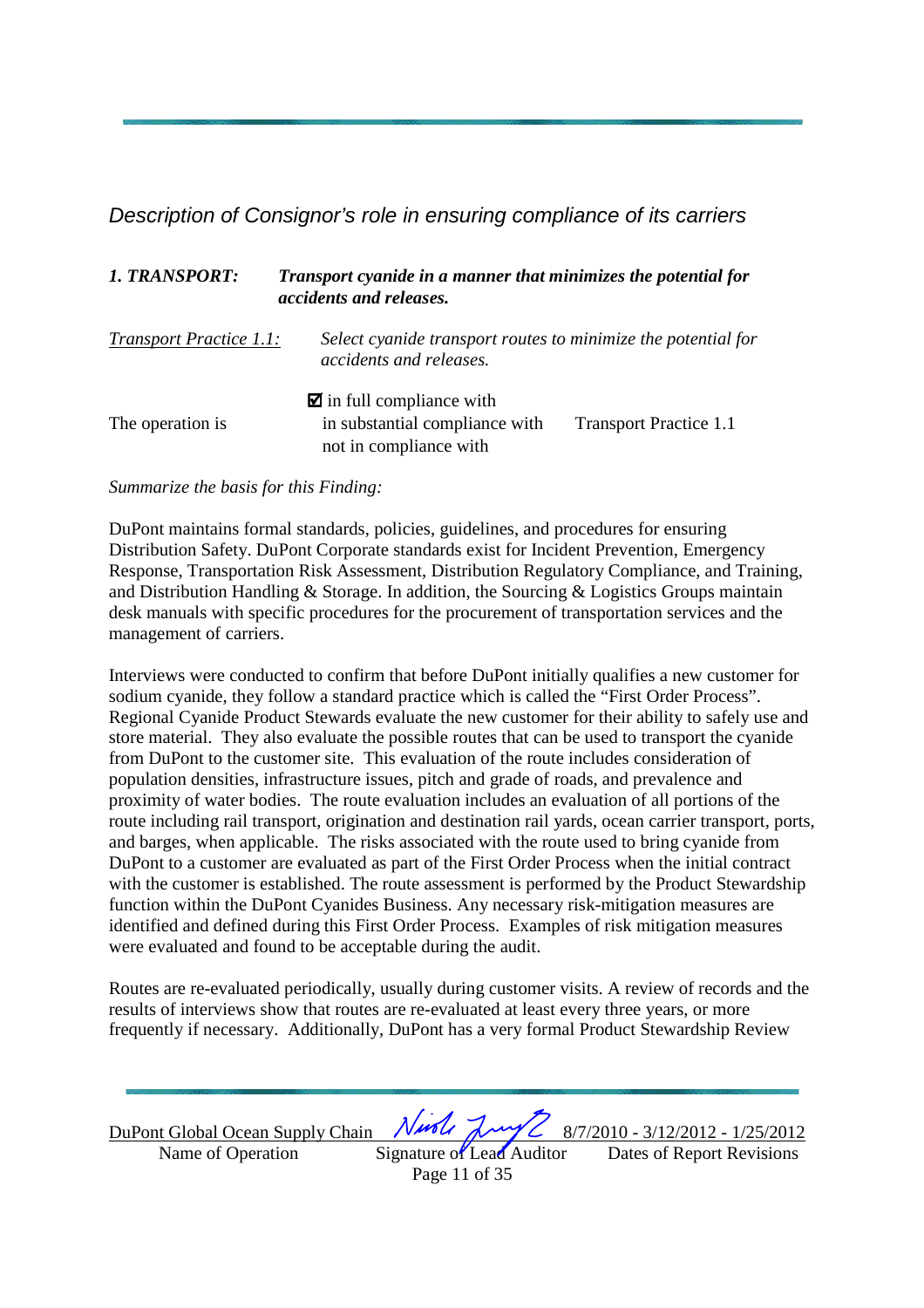process in which all aspects of cyanide product stewardship (labeling, product trail, use or transportation incidents, MSDS, etc.) are reviewed at least every three years.

DuPont trains community responders and hospitals in Memphis, Tennessee, at international ports, and at customer sites. Records of community interactions / training sessions were reviewed and found to be acceptable. According to a U.S. Port analysis compiled by DuPont in February 2010, ports in use at the time of the audit had all been contacted, but access to U.S. Ports in this post 9/11 era is very difficult. DuPont has concluded that the Homeland Security and U.S. Coast Guard infrastructure that is available to assist ports with regard to security and emergency response is sufficient to conclude that Cyanide Code requirements are fulfilled.

The primary risks with the ocean transportation supply chain relate to the possibility of losing track of a shipment due to a trans-shipment or other factors, or the risk of having a container opened en-route by a person who has not been trained in cyanide safety. DuPont's overall selection of the routing for shipments gives very strong preference to routing that does not involve a trans-shipment step (transferring the shipment from one carrier to another en-route). In addition to the care taken to avoid trans-shipment situations in the routing process, DuPont contracts with a freight forwarding company to arrange and then track shipments closely. Information regarding DuPont's ability to track ocean shipments was sampled during the audit and was found to be suitable for mitigating the risk of losing track of a specific shipment. In order to reduce the chance that an unauthorized or untrained person may open an inter-modal container, the containers are sealed. Records that included the information on container seals were reviewed for each of the ocean carriers for the time period 2007 through 2010. Information on the shipping records was appropriate and no problems were evident.

DuPont uses its formal standards, policies, guidelines, formal contracts with safety, health, environmental, and security terms and conditions to ensure that cyanide is appropriately handled and transported by its transportation partners.

*Transport Practice 1.2 Ensure that personnel operating cyanide handling and transport equipment can perform their jobs with minimum risk to communities and the environment.* 

 $\blacksquare$  in full compliance with The operation is in substantial compliance with Transport Practice 1.2 not in compliance with

*Summarize the basis for this Finding:* 

This requirement does not apply to DuPont for this supply chain.

 $\frac{\text{DuPont Global Ocean Supply Chain} \quad \text{Null} \quad \text{Null} \quad \text{Null} \quad \text{S/7/2010 - 3/12/2012 - 1/25/2012}}{\text{Name of Operation}}$ 

Name of Operation Signature of Lead Auditor Page 12 of 35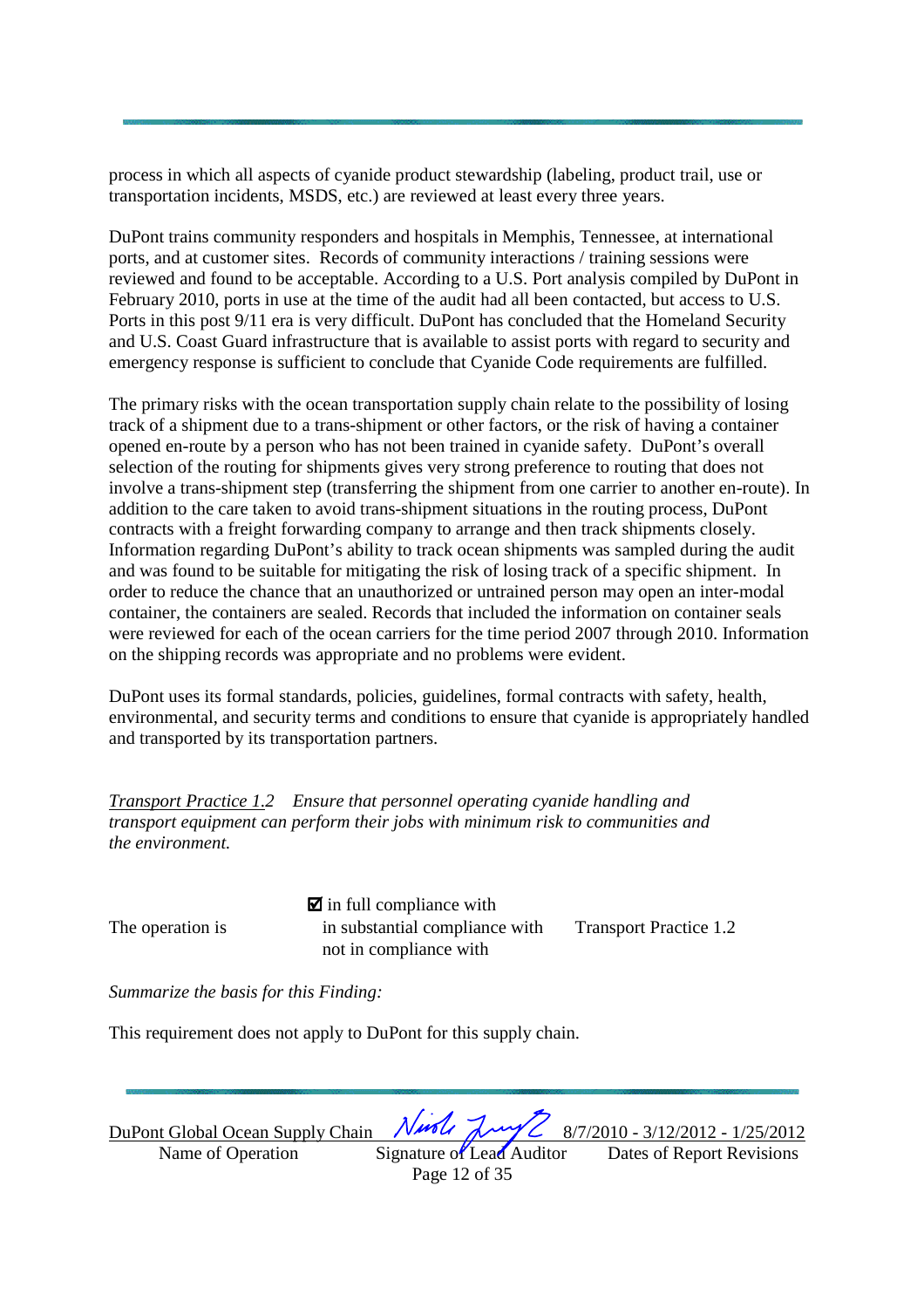| <b>Transport Practice 1.3:</b> | shipment.                                                                                          | Ensure that transport equipment is suitable for the cyanide |  |  |
|--------------------------------|----------------------------------------------------------------------------------------------------|-------------------------------------------------------------|--|--|
| The operation is               | $\blacksquare$ in full compliance with<br>in substantial compliance with<br>not in compliance with | <b>Transport Practice 1.3</b>                               |  |  |

#### *Summarize the basis for this Finding:*

DuPont ensures authorized packages are used for solid sodium cyanide. Package specifications were reviewed during the 2007 audit and were found to be compliant. Confirmation was made during this audit that no package changes have been made since the initial Cyanide Code audit of this supply chain.

The DuPont packaging operation (LSI) was audited and certified to the Cyanide Code using the Cyanide Code Production Protocol in 2006 and re-certified in 2009. Checklists and procedures used to load inter-modal containers require an inspection of the cargo and containers to ensure that all equipment is deemed to be safe for transport. LSI maintains procedures for loading intermodal containers. The shipments of bulk and semi-bulk packages in inter-modal containers are standard weights and standard blocking and bracing configurations are used. Shipping paperwork was reviewed to confirm that shipment weights were consistent and acceptable.

Additionally, DuPont tracks transportation incidents for all transportation modes throughout the world. The incident tracking database was reviewed during the audit. No cyanide-related ocean incidents associated with failure of equipment or inter-modal containers were recorded in 2007- 2010 (period sampled during this audit).

| <b>Transport Practice 1.4:</b> | Develop and implement a safety program for transport of cyanide.                                   |                               |  |
|--------------------------------|----------------------------------------------------------------------------------------------------|-------------------------------|--|
| The operation is               | $\blacksquare$ in full compliance with<br>in substantial compliance with<br>not in compliance with | <b>Transport Practice 1.4</b> |  |

#### *Summarize the basis for this Finding:*

Appropriate placards are displayed on all four sides of the inter-modal containers. A photo of a loaded inter-modal container was available for review at the audit. Additionally, the International Maritime Organization (IMO) requirement for the marine pollutant signage to be posted on the container was also observed as being properly placed on the inter-modal container. All documentation (procedures and checklists) require for proper placarding (all 4 sides) to be confirmed prior to the inter-modal container being released. These procedures and practices

<u>DuPont Global Ocean Supply Chain (VAMC AMY C 8/7/2010 - 3/12/2012 - 1/25/2012</u>

Name of Operation Signature of Lead Auditor Dates of Report Revisions Page 13 of 35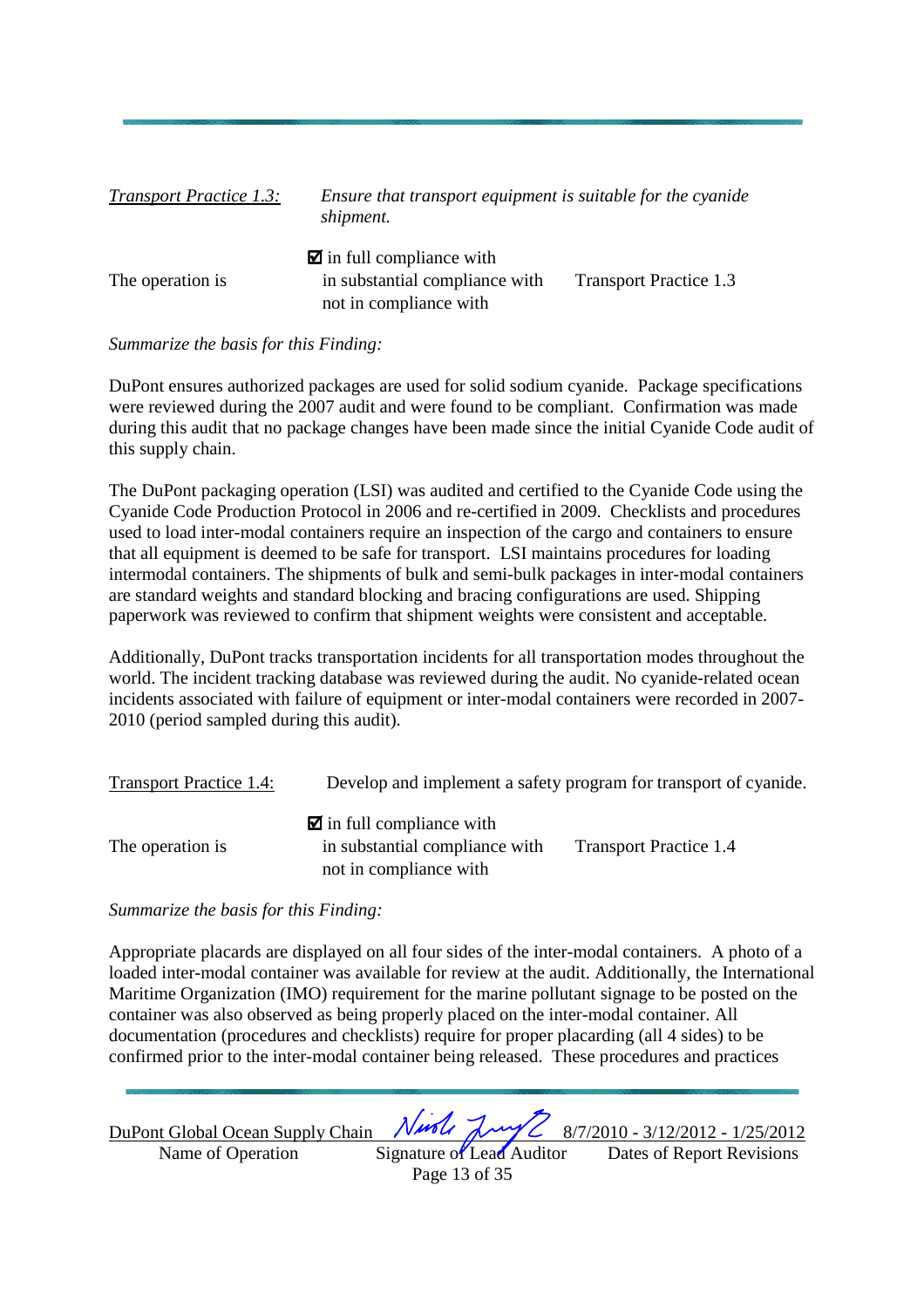were audited when the LSI shipping methods were observed during the 2009 cyanide recertification production audit.

Intermodal Cartage employees at the LSI packaging facility transport the inter-modal containers away from Memphis, TN. During the on-site audit of this operation in 2007 observations were made that drivers conduct a pre-trip inspection prior to departure. Mechanical defects are called to the attention of the on-site mechanic. Issues that would affect safety and/or legal compliance are resolved prior to movement off-site. Pre-trip inspections were witnessed, and multiple pretrip inspection checklists were reviewed during the 2007 audit of Intermodal Cartage and were found to be acceptable.

| <b>Transport Practice 1.5:</b> | Follow international standards for transportation of cyanide by sea<br>and air.                    |                               |  |
|--------------------------------|----------------------------------------------------------------------------------------------------|-------------------------------|--|
| The operation is               | $\blacksquare$ in full compliance with<br>in substantial compliance with<br>not in compliance with | <b>Transport Practice 1.5</b> |  |

#### *Summarize the basis for this Finding:*

DuPont ships its sodium cyanide on main line ocean carriers that have demonstrated safety programs and safe performance. The ocean carriers sign standard contractual agreements that require that the carrier adhere to applicable regulations and have "organized safety programs." Contracts were reviewed during the audit and this standard clause appears in Article 21 of the ocean carrier contract. Each carrier was asked for information regarding fulfillment of Cyanide Code requirements using a customized ICMI transportation protocol. Responses and information provided by all carriers was deemed to be appropriate by the  $3<sup>rd</sup>$ -party auditor.

Standard clause 22.40 of the DuPont / Ocean Carrier contracts require that all transportation is conducted in accordance with all regulatory requirements. This would include U.S. Department of Transportation and IMDG requirements.

The ocean routes are chosen by the ocean carriers. The destination ports are evaluated by the DuPont Regional Product Steward for Cyanides. Part of the evaluation prior to the first shipment of product is an evaluation of the port. The DuPont Cyanides Business Regional and Global Product Stewards were interviewed as part of this audit. The U.S. Regional Product Steward reported that U.S. ports in use at the time of the audit had all been contacted to inquire about emergency response capabilities, environmental policies, security practices, and adherence to Maritime Transportation Security Act requirements. A report written in February 2010 summarizing the information gathered through this due diligence activity was provided to the auditor as evidence that appropriate due diligence evaluations had been done on all U.S. ports noted in the introduction section of this report. DuPont has also concluded that the Homeland

<u>DuPont Global Ocean Supply Chain (VAMC AMY C 8/7/2010 - 3/12/2012 - 1/25/2012</u> Name of Operation Signature of Lead Auditor Dates of Report Revisions

Page 14 of 35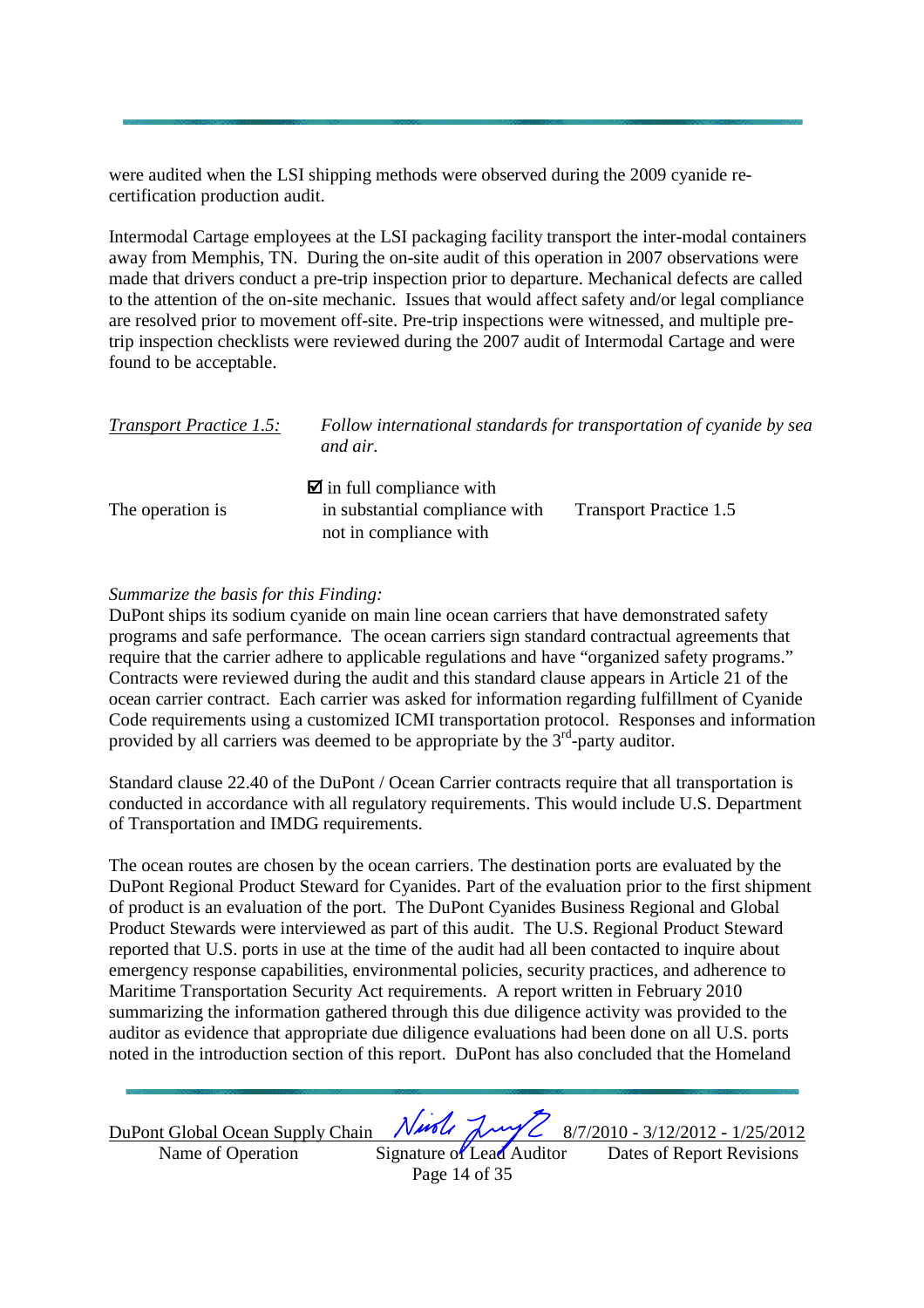Security and U.S. Coast Guard infrastructure that is available to assist ports with regard to security and emergency response is sufficient to conclude that Cyanide Code requirements are fulfilled.

DuPont performs audits of international ports and provides cyanide safety training at ports, when authorized to do so by the individual ports. Records were sampled during the 2007 audit and during this 2010 audit. A sample of First Order evaluation information showed that DuPont has been consistently reviewing international ports for safety and security between 2007 and 2010. The auditor concluded that DuPont has effective processes for ensuring that international ports have demonstrated appropriate safety, security, and road infrastructure prior to being approved for hazardous material shipments.

As recommended by the ICMI *Auditor Guidance for the Use of the Cyanide Transportation Verification Protocol,* dated October 2009, specific information regarding this practice is addressed below:

- a) The DuPont packaging specifications were reviewed as part of the verification audit and were found to be conformant to the packaging requirements of the IMDG Code.
- b) Photos of packaging for drums and IBCs presented at the audit were appropriately marked and were found to be compliant with Chapter 5.2 of the IMDG Code requirements.
- c) Photos of packaging for drums and IBCs presented at the audit were appropriately labeled and were found to be compliant with Chapter 5.2 of the IMDG Code requirements.
- d) Photos of loaded inter-modal containers were reviewed and were found to be marked and placarded in accordance with the IMDG Code. This aspect of compliance was also evaluated in 2009 at the on-site verification audit of the LSI operation in Memphis, TN.
- e) Shipping documents were reviewed for a sample of cyanide shipments. All information required by the IMDG Code is required as standard practice on DuPont shipping paperwork.
- f) The container packing certificates were reviewed during the audit as part of the overall evaluation of shipping papers. All information was found to be conformant to IMDG Code requirements.
- g) DuPont maintains records which show that the ocean transport is conducted in compliance with all international and U.S. Department of Transportation (DOT) requirements (records including valid SOLAS certificates). The ocean carriers confirmed to DuPont that they have cyanide emergency response information available on board each vessel.
- h) DuPont maintains records which show that the ocean transport is conducted in compliance with all international and U.S. Department of Transportation (DOT) requirements.

<u>DuPont Global Ocean Supply Chain (VAMC AMY C 8/7/2010 - 3/12/2012 - 1/25/2012</u>

Page 15 of 35

Name of Operation Signature of Lead Auditor Dates of Report Revisions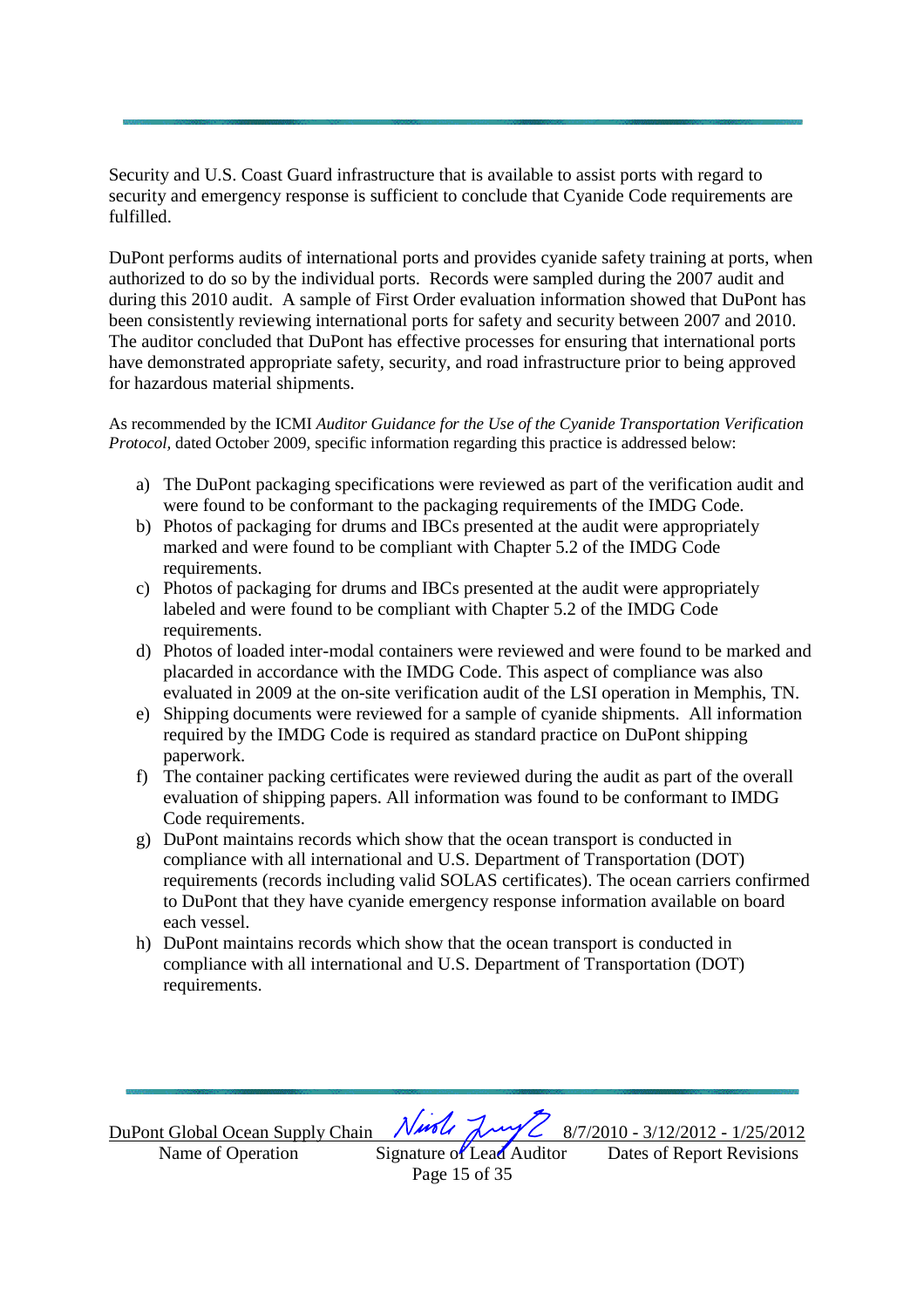| Transport Practice 1.6: | Track cyanide shipments to prevent losses during transport.                                        |                               |  |
|-------------------------|----------------------------------------------------------------------------------------------------|-------------------------------|--|
| The operation is        | $\blacksquare$ in full compliance with<br>in substantial compliance with<br>not in compliance with | <b>Transport Practice 1.6</b> |  |

*Summarize the basis for this Finding:*

DuPont works together with its freight forwarder to track shipments using a secure web-based shipment tracking system. Appropriate action is taken to ensure that cyanide shipments keep moving, stay on pre-designated routes, and that location can always be confirmed. Email communications containing database tracking information was reviewed during the audit and confirmation was made that shipments are being tracked continuously and that DuPont normally has access to "real-time" information regarding the location and status of its shipments of cyanide. Shipping paperwork was reviewed and was found to be conformant to Code requirements, including chain of custody requirements. The following documentation is used to track inventory and movement of cyanide: bills of lading and shipping papers indicating the number of packages and amount of material. The abovementioned documents were reviewed during the audit. Ocean carriers reported that they maintain databases with MSDS information for the products they carry.

| 2. INTERIM STORAGE:            | Design, construct and operate cyanide trans-shipping depots and<br>interim storage sites to prevent releases and exposures. |                               |  |
|--------------------------------|-----------------------------------------------------------------------------------------------------------------------------|-------------------------------|--|
| <b>Transport Practice 2.1:</b> | Store cyanide in a manner that minimizes the potential for<br>accidental releases.                                          |                               |  |
| The operation is               | $\blacksquare$ in full compliance with<br>in substantial compliance with<br>not in compliance with                          | <b>Transport Practice 2.1</b> |  |

*Summarize the basis for this Finding:* 

This requirement does not apply to the DuPont supply chain management activities.

Ocean carriers reported that during transport, the storage of cyanide both on land and on vessels is in accordance with the applicable stowage and segregation requirements in the IMDG and the Coast Guard 33 CFR regulations. The terminal must segregate containers similar to the segregation onboard vessels.

 $\frac{\text{DuPont Global Ocean Supply Chain} \quad \text{Null} \quad \text{Null} \quad \text{Null} \quad \text{S/7/2010 - 3/12/2012 - 1/25/2012}}{\text{Name of Operation} \quad \text{Signature of Lead Auditor} \quad \text{Dates of Report Revisions}}$ Name of Operation Signature of Lead Auditor

Page 16 of 35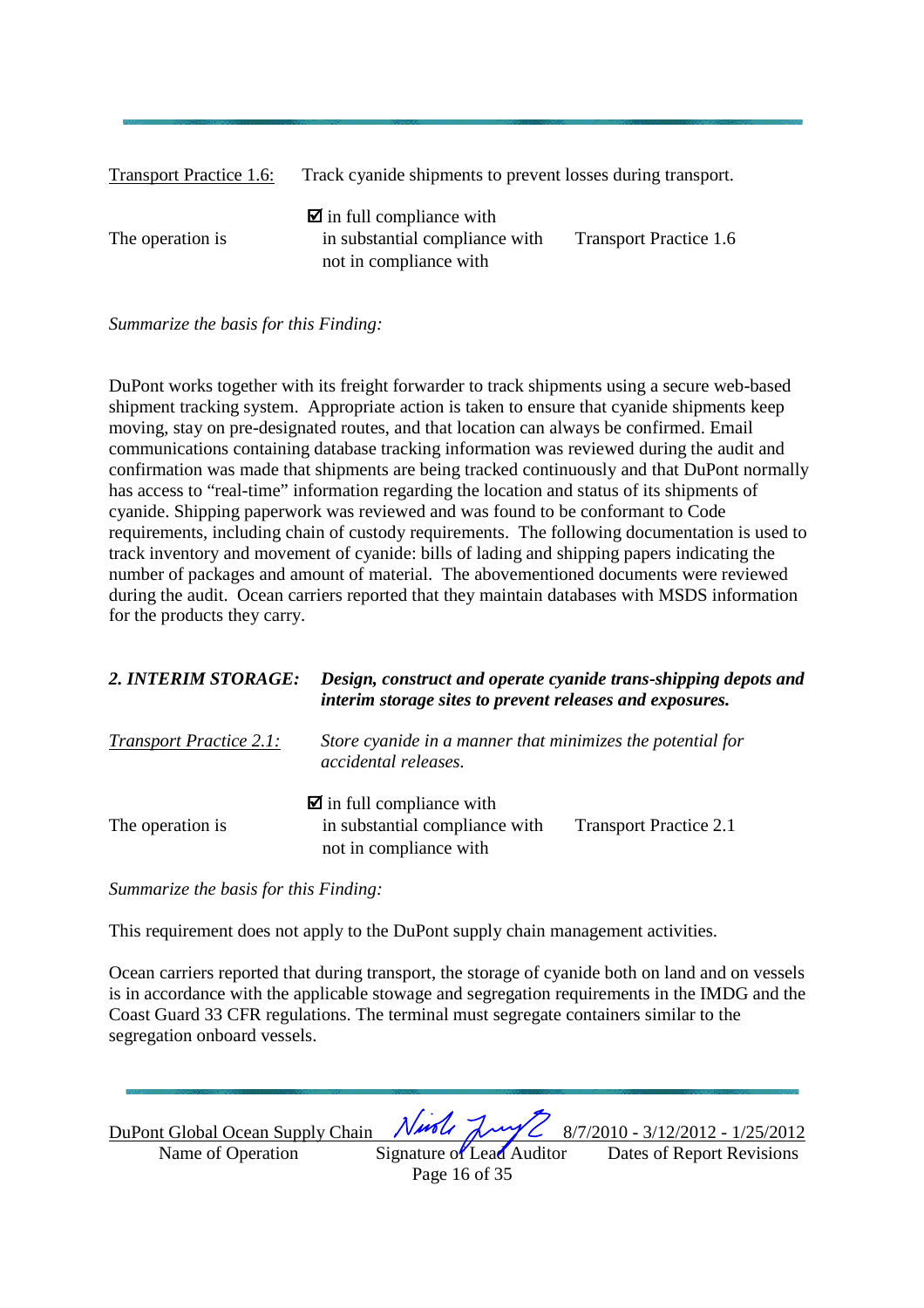The packaging used for solid cyanide conforms to IMO and US DOT requirements. Certifications and approvals were reviewed during the 2007 audit and confirmation was made through interviews that no packaging changes have occurred since then. As part of the ocean carrier due diligence audit, documentation was reviewed that confirmed that ocean carriers must contractually adhere to regulatory requirements and maintain formal safety programs.

Additionally, safety checklists and seals are used by the DuPont packaging facility after the containers are packed. This process was reviewed during the on-site audits of DuPont, its carriers, and its packaging facilities in 2006, 2007, and 2009. The seal enables verification that the container was not opened during transit.

The destination ports are evaluated by the DuPont Regional Product Steward for Cyanides. Part of the evaluation prior to the first shipment of product is an evaluation of the port. Product Stewards visit the port and observe that personnel are handling materials safely, that the port is secure and the roadway infrastructure into the port is suitable. Completed checklists showing port evaluations were sampled during the audit and were found to be acceptable. Interviews confirmed that all ports in use at the time of the audit had been evaluated.

#### **2012 Addendum Information:**

During the 2012 Due Diligence Review of the Port of Antwerp and the Port of Rio Haina information was evaluated from on-site evaluations of these ports performed by DuPont. Handling practices, security, training, and emergency planning practices at each port were evaluated and were found to be acceptable. The Due Diligence Review of the DuPont information and information that is publically available for the Port of Antwerp and the Port of Rio Haina were used to confirm that the Ports are acceptable for managing hazardous material shipments, including cyanide.

## *3. EMERGENCY RESPONSE: Protect communities and the environment through the development of emergency response strategies and capabilities*

| <b>Transport Practice 3.1:</b> | Prepare detailed emergency response plans for potential cyanide<br>releases. |                               |
|--------------------------------|------------------------------------------------------------------------------|-------------------------------|
|                                | $\blacksquare$ in full compliance with                                       |                               |
| The operation is               | in substantial compliance with                                               | <b>Transport Practice 3.1</b> |

not in compliance with

*Summarize the basis for this Finding:* 

DuPont has several key documents that were reviewed as part of this verification audit: 1) Cyanides Global Response Plan for Off-Site Incidents; 2) U.S. Integrated Emergency Response

 $\frac{\text{DuPont Global Ocean Supply Chain} \quad \text{Null} \quad \text{Null} \quad \text{Null} \quad \text{S/7/2010 - 3/12/2012 - 1/25/2012}}{\text{Name of Operation}}$ Name of Operation Signature of Lead Auditor Page 17 of 35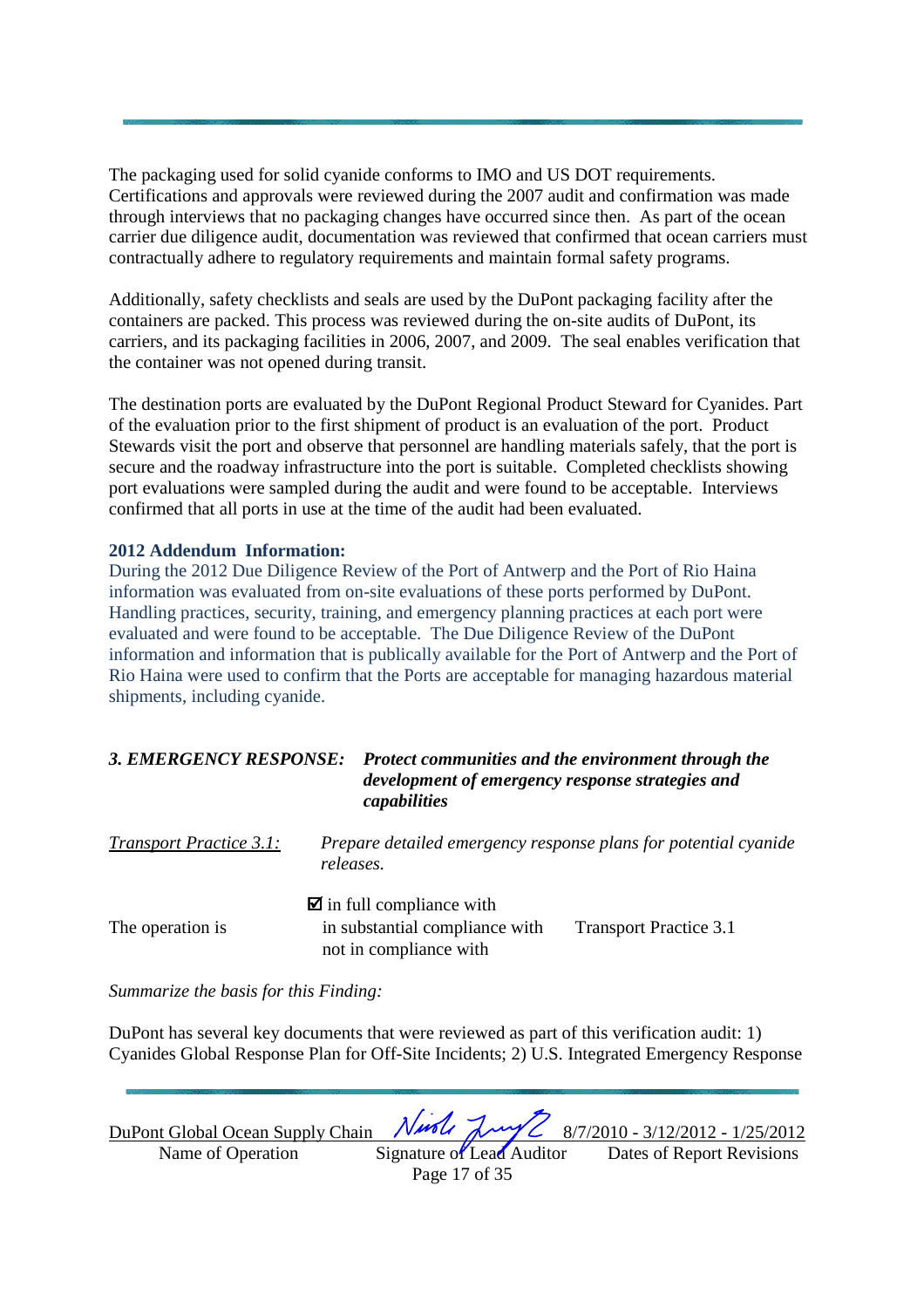Team Standard Operating Guidelines; and 3) Sodium Cyanide Emergency Response Procedures; 4) Transportation Emergency Information fact sheet for DuPont Solid (Sodium or Potassium) Cyanide. Together, the documents provide extensively detailed plans, procedures and information to address all ICMI Cyanide Code emergency response requirements. DuPont's emergency response plans are appropriate for all modes of transportation used by DuPont and for interim facilities. The most detailed scenarios with specific action steps to be taken were found in the Emergency Response Procedures. The scenarios and emergency plans address actions to be taken for spills inside buildings, outside, and in inter-modal containers. Plans also include steps to be taken in case of fire or human exposure. The Transportation Emergency Information sheet has quick, but complete information that has been seen in use during transportation activities observed during previous DuPont Cyanide Code audits. The emergency response procedures consider steps to be taken for wet, dry and gaseous cyanide. The Transportation Emergency Information sheet is designed to address solid briquettes. There is another fact sheet also available (for solution), but at the time of the audit only solid sodium cyanide was being transported by ocean carrier.

The DuPont emergency plans are general and universally applicable to all types of emergencies. The Transportation Emergency Information sheet has details of action steps for transporters. This was deemed appropriate by the auditor. Professional emergency responders together with technical guidance from DuPont would be responsible for addressing issues involving the way in which the structure of a transportation container or vessel should be managed after an emergency. The three response plans describe the different levels of response actions for anticipated emergency situations. The emergency procedures offer descriptions of the tactical steps that need to be taken to contain and clean up a spill or manage an exposure incident. The Integrated Emergency Response Team Guidelines define the action steps to be taken by the responding team and the notifications that need to be made in case of an emergency. The Cyanides Global Response Plan for Off-Site Incidents describes the steps that are to be taken by Cyanide Hot Line and other Cyanides Business personnel. All of the plans and emergency response information clearly outline the roles and responsibilities of internal and external responders.

| <b>Transport Practice 3.2:</b> | Designate appropriate response personnel and commit<br>necessary resources for emergency response. |                               |  |
|--------------------------------|----------------------------------------------------------------------------------------------------|-------------------------------|--|
| The operation is               | $\blacksquare$ in full compliance with<br>in substantial compliance with<br>not in compliance with | <b>Transport Practice 3.2</b> |  |

*Summarize the basis for this Finding:* 

Training requirements and are detailed in the U.S. Integrated Emergency Response Team Standard Operating Guidelines. According to Section II of this document, all emergency responders receive initial and then annual re-fresher training. DuPont also offers cyanide safety

 $\frac{\text{DuPont Global Ocean Supply Chain} \quad \text{Null} \quad \text{Null} \quad \text{Null} \quad \text{S/7/2010 - 3/12/2012 - 1/25/2012}}{\text{Name of Operation}}$ Name of Operation Signature of Lead Auditor

Page 18 of 35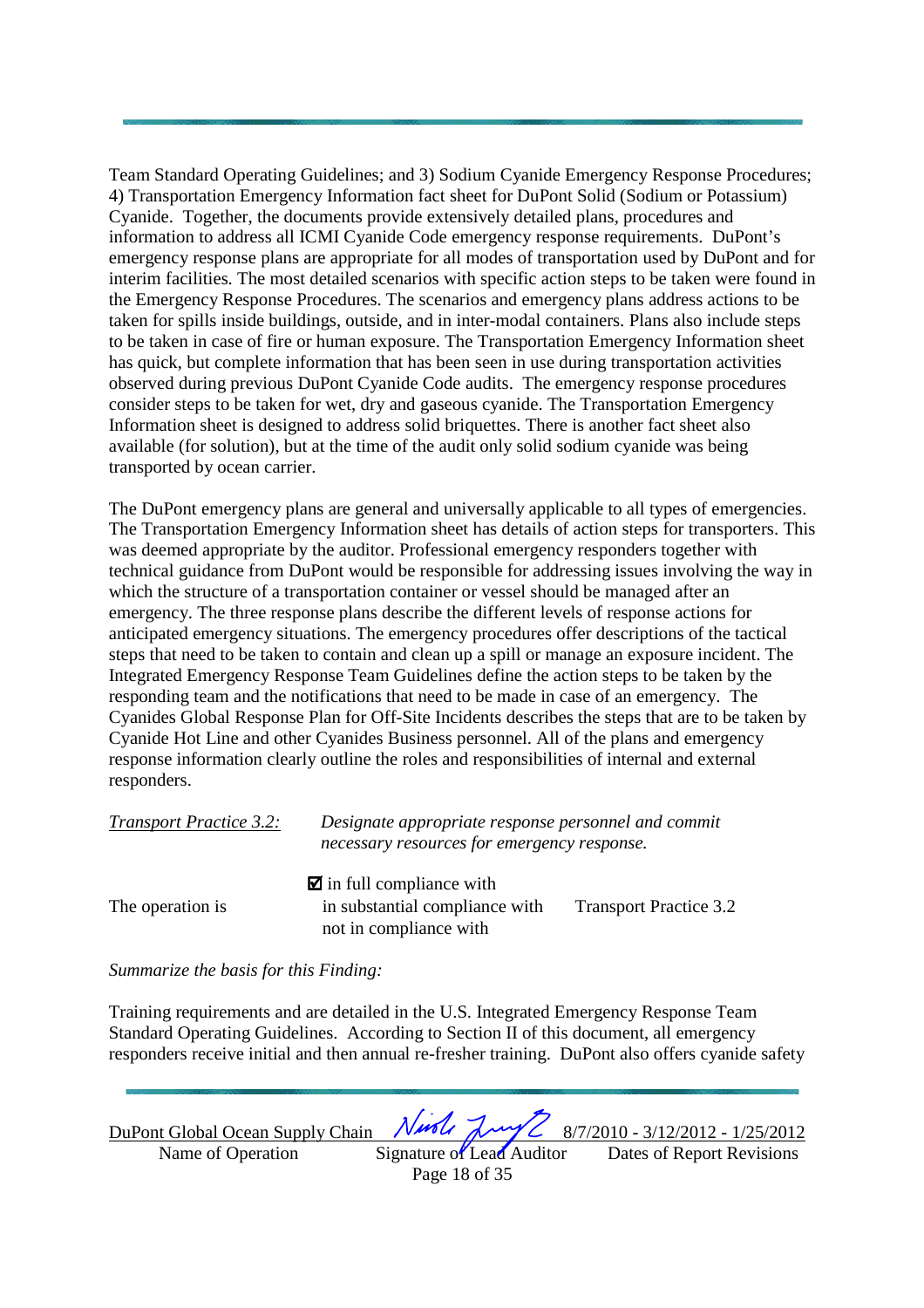training to all of its transportation partners and customers. DuPont also offers this type of training to community responders in many strategic locations. Records of the training sessions were reviewed during this and previous Cyanide Code audits of DuPont transportation partners. The roles and responsibilities of relevant internal and external personnel are clearly described in the Transportation Emergency Information sheet, DuPont emergency plans and procedures. Lists of necessary emergency response equipment are contained within each of the emergency plans. Additionally, the emergency response procedures detail the different types of personal protective equipment necessary for the different types of response scenarios. According to interviews, emergency response equipment listed in the different plans is checked during emergency response drills, which occur at least annually. The emergency equipment listed in the Cyanides Business plan is maintained at the Memphis Plant. Availability of the equipment is ensured through Plant processes that were confirmed during the 2009 Cyanide Code Production audit.

| <b>Transport Practice 3.3:</b> | Develop procedures for internal and external emergency<br>notification and reporting.              |                               |
|--------------------------------|----------------------------------------------------------------------------------------------------|-------------------------------|
| The operation is               | $\blacksquare$ in full compliance with<br>in substantial compliance with<br>not in compliance with | <b>Transport Practice 3.3</b> |

*Summarize the basis for this Finding:* 

The notification procedures, including telephone numbers, are described in the Emergency Response plans, procedures, and Transportation Emergency Information sheet. The two response plans have DuPont internal contact information and the U.S. Integrated Emergency Response plan has external phone numbers (such as governmental contact information, etc.). Emergency contact information is also contained in the Transportation Emergency Information sheet. According to Section 4 of the Cyanides Global Response Plan for Off-Site Incidents, emergency plans including notification numbers are checked at least annually. The Cyanides plan had last been updated in 2010 and the U.S. Integrated Emergency Response plan was last updated in 2009. The Emergency Response Procedures were last updated in 2010.

 $\frac{\text{DuPont Global Ocean Supply Chain} \quad \text{Null} \quad \text{Null} \quad \text{Null} \quad \text{S/7/2010 - 3/12/2012 - 1/25/2012}}{\text{Name of Operation} \quad \text{Signature of Lead Auditor} \quad \text{Dates of Report Revisions}}$ 

Page 19 of 35

Name of Operation Signature of Lead Auditor Dates of Report Revisions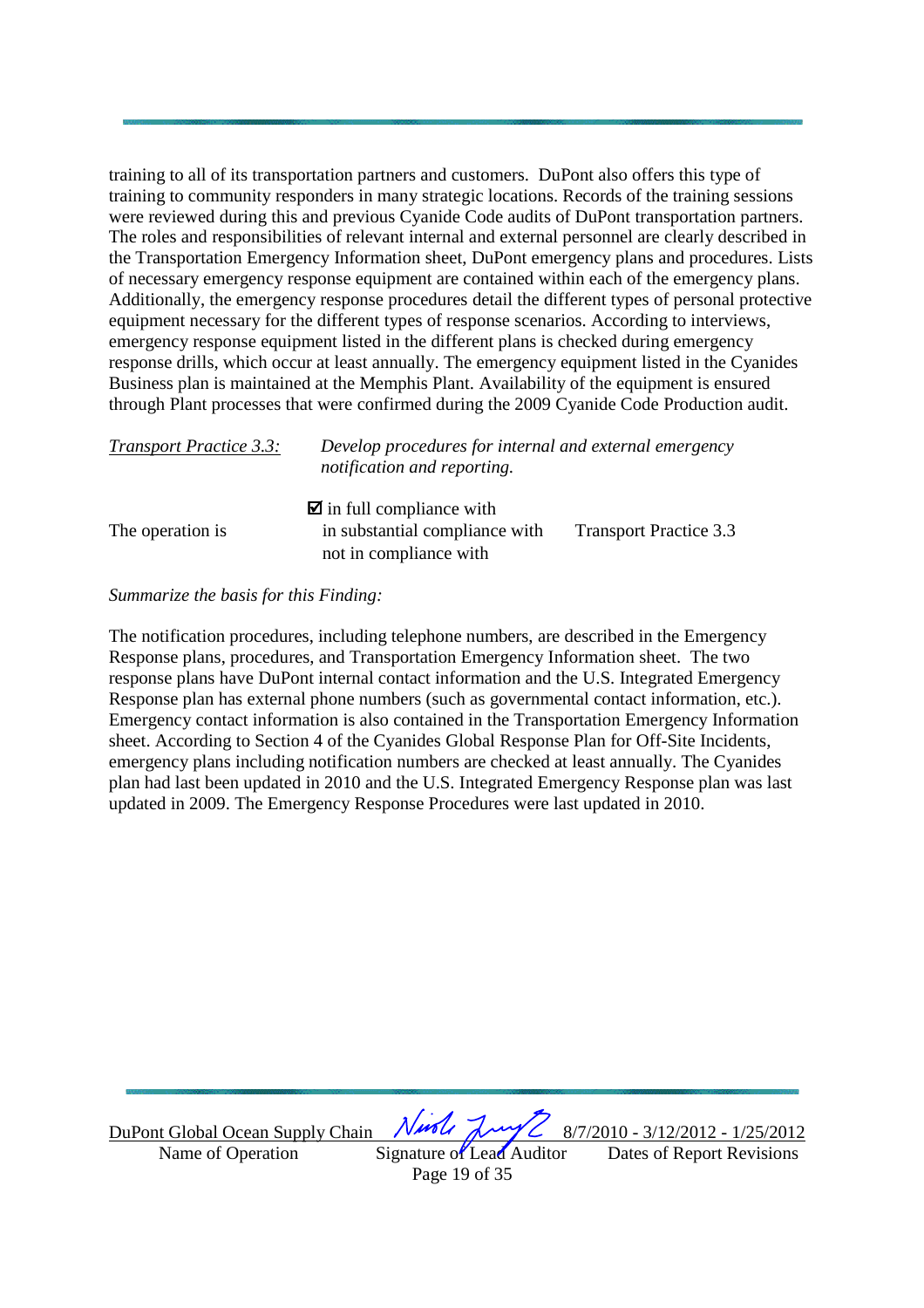| <b>Transport Practice 3.4:</b> | Develop procedures for remediation of releases that recognize the<br>additional hazards of cyanide treatment chemicals. |                               |  |
|--------------------------------|-------------------------------------------------------------------------------------------------------------------------|-------------------------------|--|
| The operation is               | $\blacksquare$ in full compliance with<br>in substantial compliance with<br>not in compliance with                      | <b>Transport Practice 3.4</b> |  |

#### *Summarize the basis for this Finding:*

Specific details regarding the remediation, neutralization, decontamination, and disposal of clean-up debris are contained within the Emergency Response Procedures. Extensive descriptions of necessary action steps depending on the incident scenario are clearly outlined in the document. Interviews with DuPont personnel during this and previous Cyanide Code audits showed a high level of awareness that the use of treatment chemicals is prohibited if cyanide spills into surface waters. Page 7 of the Emergency Response Procedures specifically prohibits the use of chemicals such as sodium hypochlorite, ferrous sulfate and hydrogen peroxide for treating a cyanide spill into surface water.

| <b>Transport Practice 3.5:</b> | Periodically evaluate response procedures and<br>capabilities and revise them as needed.           |                               |  |
|--------------------------------|----------------------------------------------------------------------------------------------------|-------------------------------|--|
| The operation is               | $\blacksquare$ in full compliance with<br>in substantial compliance with<br>not in compliance with | <b>Transport Practice 3.5</b> |  |

#### *Summarize the basis for this Finding:*

According to Section 4 of the Cyanides Global Response Plan for Off-Site Incidents, emergency plans including notification numbers are checked at least annually. The Cyanides plan had last been updated in 2010 and the U.S. Integrated Emergency Response plan was last updated in 2009. The Emergency Response Procedures were last updated in 2010.

Many emergency drills are conducted at DuPont on an on-going basis. Emergency response drills at the Memphis Plant, for example are conducted quarterly. This was evaluated during the 2009 re-certification audit. According to the Cyanides Global Response Plan for Off-Site Incidents, the plan is to be tested by conducting drills at least annually.

Records were available to show that the Global Cyanides Business has conducted emergency response drills each year for the past three years. Drills typically involve at least one transportation partner and often one or more customers. Drill critiques were sampled and were found to be appropriate.

 $\frac{\text{DuPont Global Ocean Supply Chain} \quad \text{Null} \quad \text{Null} \quad \text{Null} \quad \text{S/7/2010 - 3/12/2012 - 1/25/2012}}{\text{Name of Operation} \quad \text{Signature of Lead Auditor} \quad \text{Dates of Report Revisions}}$ 

Page 20 of 35

Name of Operation Signature of Lead Auditor Dates of Report Revisions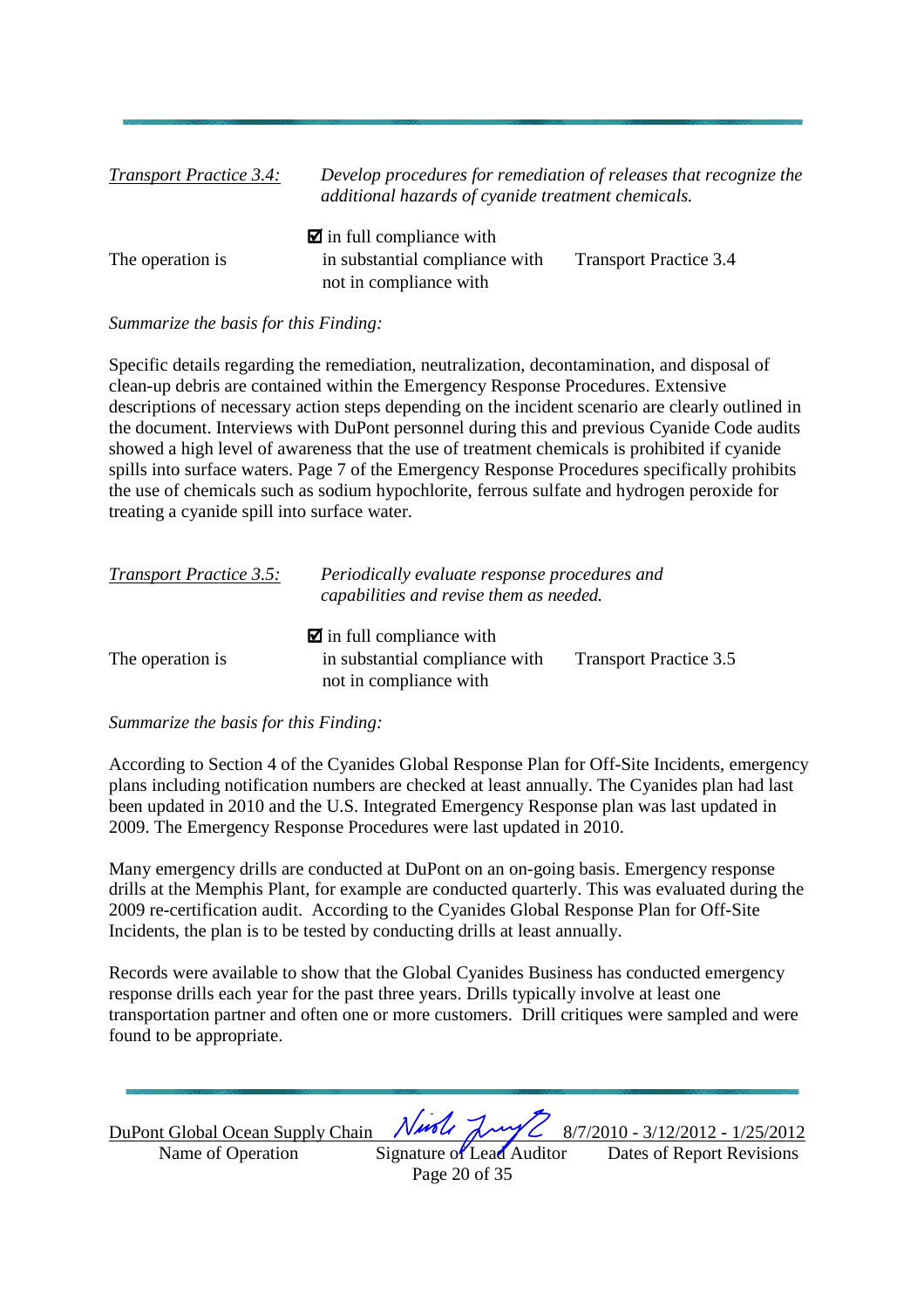# **Ocean Carriers and Ports – Summary of Due Diligence Investigations**

# Operational and Audit Information for Ocean Carriers and Ports

All global ocean moves of sodium cyanide that originate in the United States are within the scope of this verification audit of DuPont's processes used to manage the ocean transport of its products. The results of the due diligence evaluations of six (6) ocean carriers are also contained within this report. The six ocean carriers for which due diligence investigations were performed are:

- 1. American President Lines (APL)
- 2. Hamburg Sued
- 3. Maersk Line Agency
- 4. Mediterranean Shipping Co. (MSC)
- 5. MITSUI O S K Lines LTD (MOL)
- 6. Seaboard Marine

The Due Diligence Investigations were also conducted for U.S. and international ports in use at the time of the audit. Records were sampled to confirm that DuPont had either evaluated the ports specifically for cyanide safety handling practices, or that the port had been previously approved and used by DuPont for hazardous material shipments. The following ports are used by DuPont for sodium cyanide shipments to gold mine customers:

| <b>Ports of Export</b> | <b>Ports of Import</b> | <b>Destination Countries</b> |
|------------------------|------------------------|------------------------------|
| Jacksonville, FL       | Antofagasta            | Argentina                    |
| Long Beach, CA         | Arica                  | <b>Brazil</b>                |
| Los Angeles, CA        | <b>Balboa</b>          | Chile                        |
| Miami, FL              | Belem                  | Colombia                     |
| New Orleans, LA        | <b>Buenos Aires</b>    | Dominican Republic           |
| Seattle, WA            | Callao                 | Ecuador                      |
| San Pedro, CA          | Cartegena              | Ghana                        |
| Savannah, GA           | Caucedo                | Guatemala                    |
|                        | Corinto                | Honduras                     |
|                        | Guayaquil              | Nicaragua                    |
|                        | Guatamala              | Panama                       |
|                        | Montevido              | Peru                         |
|                        | Puerto Angamos         | Uruguay                      |
|                        | (Mejilliones)          | Venezuela                    |
|                        | Puerto Cabello         |                              |
|                        | Puerto Chacabuco       |                              |
|                        | Colon                  |                              |

DuPont Global Ocean Supply Chain  $N$  is  $\sqrt{\frac{2}{3}}$  8/7/2010 - 3/12/2012 - 1/25/2012

Name of Operation Signature of Lead Auditor Dates of Report Revisions

Page 21 of 35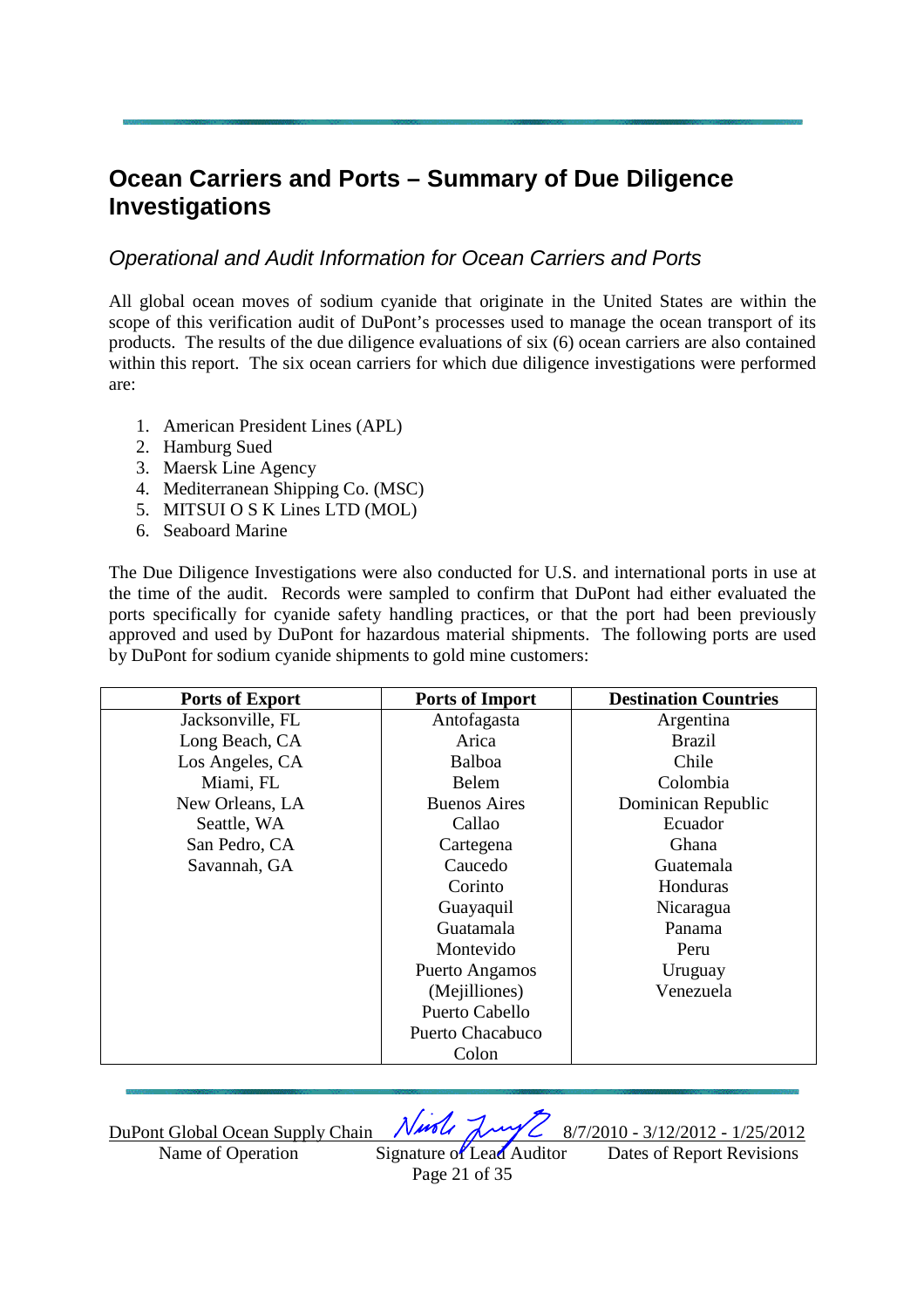| <b>Ports of Export</b> | <b>Ports of Import</b> | <b>Destination Countries</b> |
|------------------------|------------------------|------------------------------|
|                        | Corinto                |                              |
|                        | <b>Puerto Cortes</b>   |                              |
|                        | Puerto Deseado         |                              |
|                        | Puerto Quetzal         |                              |
|                        | Rio De Janeiro         |                              |
|                        | Salvador               |                              |
|                        | San Antonio            |                              |
|                        | Santos                 |                              |
|                        | Takoradi               |                              |
|                        | Valparaiso             |                              |
|                        | Vitoria                |                              |
|                        |                        |                              |
|                        | Ports added in 2012    |                              |
|                        | <b>Addendum</b>        |                              |
| Port of Antwerp        | Port of Antwerp        | <b>Belgium</b>               |
|                        | Port of Rio Haina      | Dominican Republic           |
|                        |                        |                              |

# Ocean Carriers and Ports - Auditor's finding and attestation

DuPont ships its sodium cyanide on main line ocean carriers that have demonstrated safety programs and safe performance.

## **2013 Scope Clarification Statement:**

DuPont contracts with Ocean Carriers to transport their products from the Memphis Plant to international ports. The Ocean Carriers determine the U.S. ports of departure, and manage and control all aspects of the rail movements from Memphis to the U.S. ports. Pursuant to their agreements with DuPont, the Ocean Carriers identified in this report select rail carriers that comply with applicable environmental, health, safety, and security regulations which were determined through Due Diligence evaluation to be equivalent to ICMI Cyanide Code requirements. The rail segments between Memphis and U.S. ports are therefore also included in the scope of this audit. U.S./Canada rail segments used by DuPont for routes other than those from its Memphis plant to U.S. ports are contracted and controlled directly by DuPont and are included in a separate supply chain and certification audit report.

The ocean carriers sign standard contractual agreements that require that the carrier adhere to applicable regulations and have "organized safety programs." Contracts were reviewed during the audit and this standard clause appears in Article 21 of the ocean carrier contract.

As part of DuPont's due diligence effort, each of the six ocean carriers was asked to perform a self-evaluation against the Cyanide Code Transportation Protocol requirements using a

 $\frac{\text{DuPont Global Ocean Supply Chain} \quad \text{Null} \quad \text{Null} \quad \text{Null} \quad \text{S/7/2010 - 3/12/2012 - 1/25/2012}}{\text{Name of Operation}}$ Name of Operation Signature of Lead Auditor Dates of Report Revisions

Page 22 of 35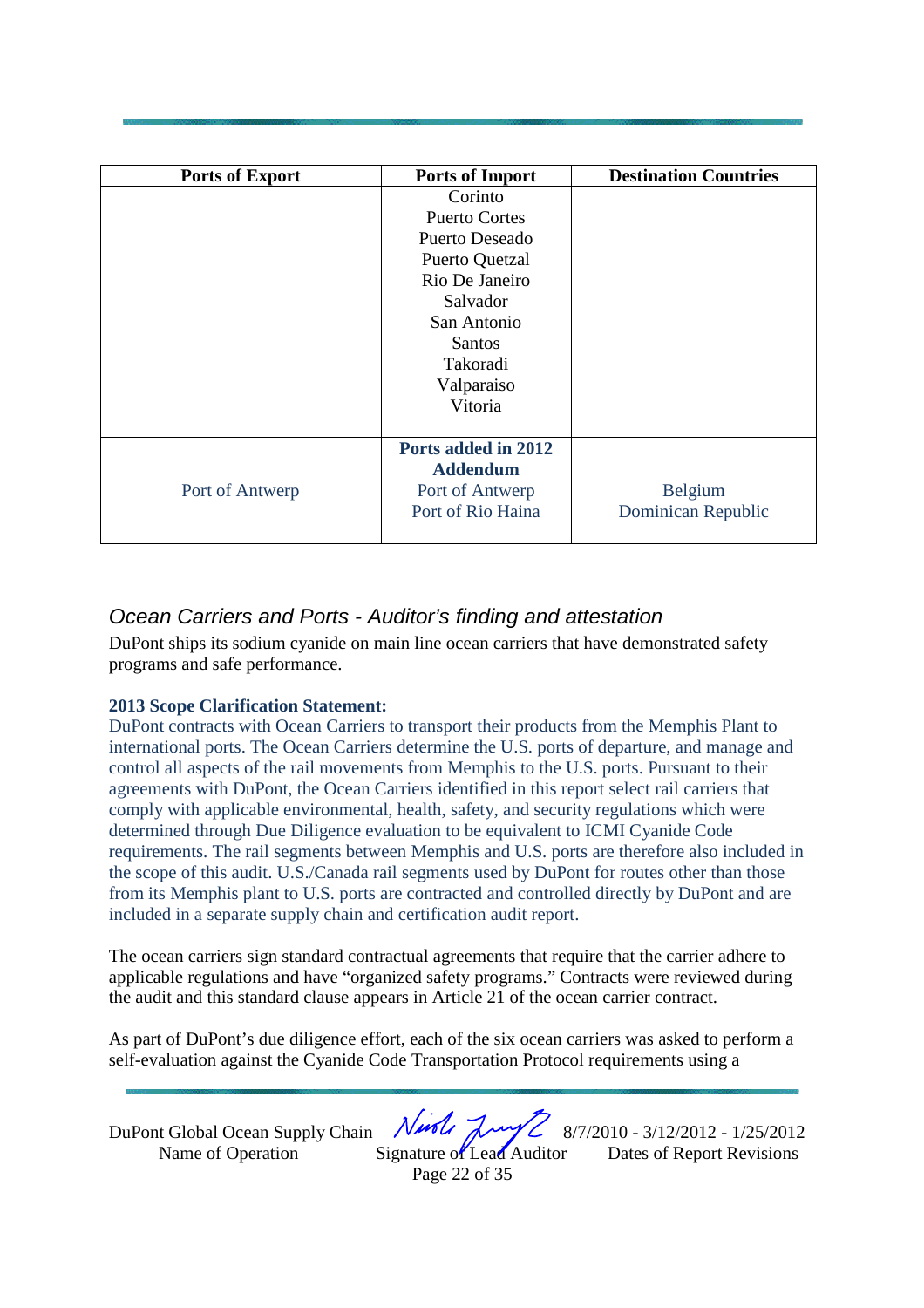customized ICMI transportation protocol. The results from these evaluations were reviewed by the auditor and were found to be acceptable. Additionally, the auditor reviewed records on file that showed that each carrier is authorized for hazardous materials and that the United States Department of Transportation Hazmat Certificate Registration is valid.

In addition to DuPont's efforts to ensure that Cyanide Code requirements are fulfilled, there are many agencies charted with the task of confirming that shipping is conducted in a safe and secure manner. One such organization is the International Maritime Organization (IMO). The IMO was established in Geneva in 1948 and it currently headquartered in London, United Kingdom. The IMO is a specialized agency of the United Nations. The IMO's primary purpose is to develop and maintain a comprehensive regulatory framework for shipping. The IMO regulates practices associated with safety, environmental concerns, legal matters, technical cooperation, maritime security and the efficiency of shipping.

One initiative of the IMO is the International Convention for the Safety of Life at Sea (SOLAS), which was enacted in 1974. Records were available for each of the six ocean carriers noted in this report to show that they had successfully passed a SOLAS audit and that they each maintained valid SOLAS certificates. According to information reviewed during the due diligence investigation, the provisions of SOLAS include: fire protection, life saving equipment, radio communications, safety of navigation, transportation of dangerous goods, management of safe operations of ships, and maritime security.

Additionally, Maersk participates in the voluntary Chemical Distribution Institute – Marine Packed Cargo program (CDI-mpc). Carriers in this program undergo a management systems safety audit using the CDI-mpc protocols that were created in cooperation with the United Stated American Chemical Council under its Responsible Care® initiatives. The CDI-mpc certificates are issues to individual ships. Maersk provided a number of these certificates of examples. All certificates showed that ships had been reviewed in 2009 for safe operations and adherence to best chemical management practices.

With regard to port safety and security, new amendments to the SOLAS Convention were enacted in 2002. These amendments gave rise to the International Ship and Port Facility Security (ISPS) Code, which went into effect on 1 July 2004. The concept of the code is to provide layered and redundant defenses against smuggling, terrorism, piracy, stowaways, etc. The ISPS Code required most ships and port facilities engaged in international trade to establish and maintain strict security procedures as specified in ship and port specific Ship Security Plans and Port Facility Security Plans. In the United States the Port Facility Security Plans are filed with, and monitored by, the United States Coast Guard (the U.S. authority with jurisdiction over U.S. Ports).

The ocean routes are chosen by the ocean carriers. The destination ports are evaluated by the DuPont Regional Product Steward for Cyanides. Part of the evaluation prior to the first shipment of product is an evaluation of the port. The DuPont Cyanides Business Regional and Global

 $\frac{\text{DuPont Global Ocean Supply Chain} \quad \text{Null} \quad \text{Null} \quad \text{Null} \quad \text{S/7/2010 - 3/12/2012 - 1/25/2012}}{\text{Name of Operation}}$ Name of Operation Signature of Lead Auditor

Page 23 of 35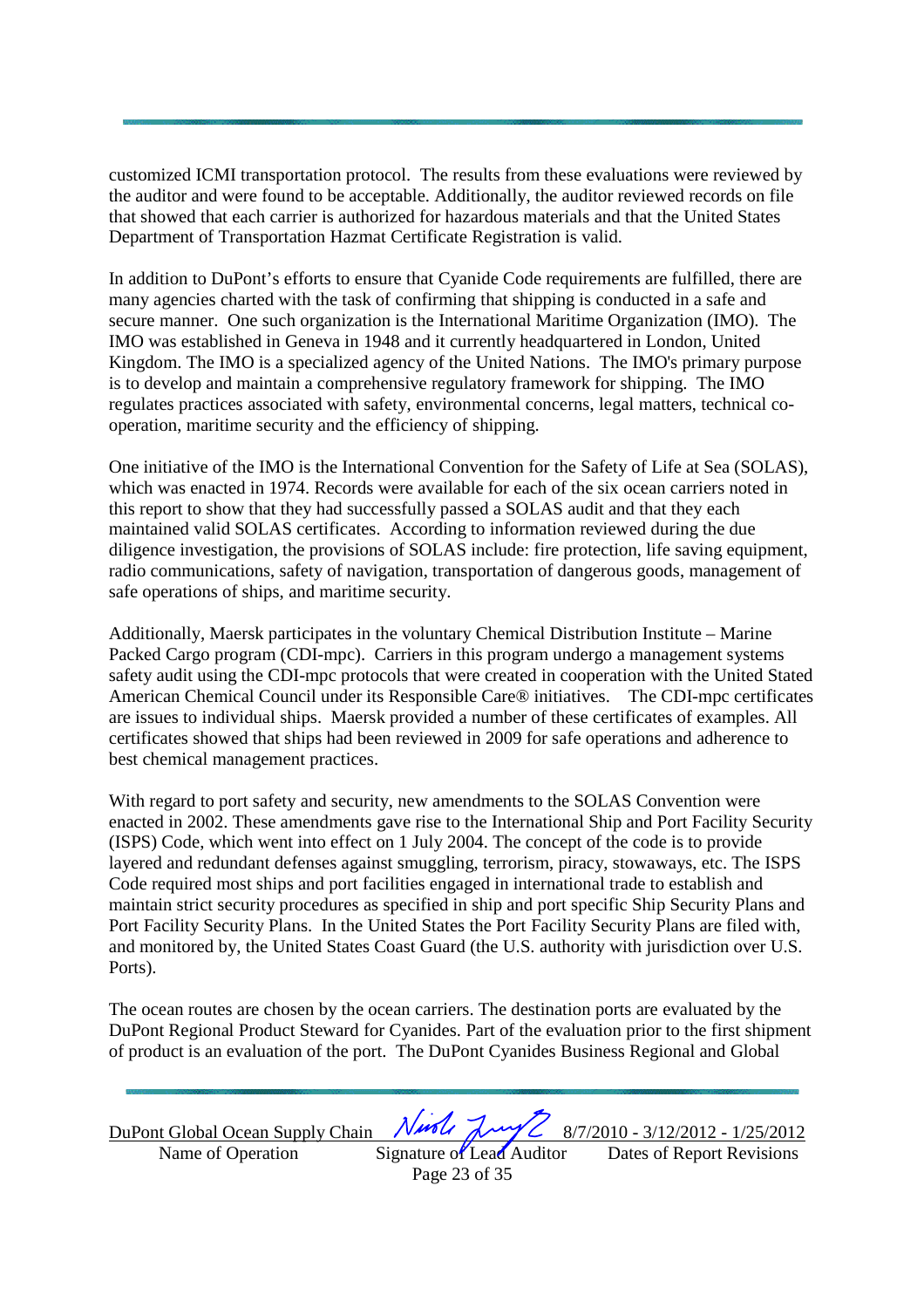Product Stewards were interviewed as part of this audit. The U.S. Regional Product Steward reported that U.S. ports in use at the time of the audit had all been contacted to inquire about emergency response capabilities, environmental policies, security practices, and adherence to Maritime Transportation Security Act requirements. A report written in February 2010 summarizing the information gathered through this due diligence activity was provided to the auditor as evidence that appropriate due diligence evaluations had been done on all U.S. ports noted in the introduction section of this report. DuPont has also concluded that the Homeland Security and U.S. Coast Guard infrastructure that is available to assist ports with regard to security and emergency response is sufficient to conclude that Cyanide Code requirements are fulfilled.

DuPont performs audits of international ports and provides cyanide safety training at ports, when authorized to do so by the individual ports. Records were sampled during the 2007 and 2010 audits to confirm that DuPont had either evaluated the ports specifically for cyanide safety handling practices, or that the port had been previously approved and used by DuPont for hazardous material shipments. A sample of First Order evaluation information showed that DuPont has been regularly reviewing international ports for safety and security between 2007 and 2010. The auditor concluded that DuPont has effective processes to ensure that international ports have appropriate safety, security, and road infrastructure prior to being approved for hazardous material shipments.

#### **2012 Addendum Information:**

The 2012 Addendum Due Diligence Review of the Port of Antwerp and the Port of Rio Haina was conducted in March 2012. DuPont physically evaluated these ports for suitability and conformance to Cyanide Code requirements. The port evaluation information was submitted to the ICMI-Approved Third-Party Lead /Technical Transportation Expert Auditor for review. DuPont information and information that is publically available was reviewed and during the March 2012 Due Diligence Review process.

The Port of Antwerp has been a major port in Europe since the 1800s. It is operated by the Antwerp Port Authority. The Port employs approximately 1,650 people and handles 186 million tons of freight annually, making it Europe's second largest Port. The Port has achieved extensive recognition for its security and sustainability initiatives. ISPS regulations apply to 85 facilities within the Port and have been fulfilled since 2004. The Port is regularly inspected and audits by Governmental authorities and international maritime organizations. Access to the Port is strictly controlled via electronic access cards and the Port is under 24/7 manned security surveillance. Additionally emergency response drills are conducted regularly and feedback reports on security are required to be submitted to authorities every six months. A DuPont Product Steward conducted an on-site review of the Port location where cyanide is managed. The on-site review addressed environmental, health, safety, and security topics. The results of the review concluded that handling practices are well aligned with Cyanide Code requirements. Port facilities and employee capabilities were found to be suitable for the proper handling of hazardous material shipments, including cyanide.

Name of Operation Signature of Lead Auditor Dates of Report Revisions

DuPont Global Ocean Supply Chain Nursley  $\frac{1}{2}$  8/7/2010 - 3/12/2012 - 1/25/2012

Page 24 of 35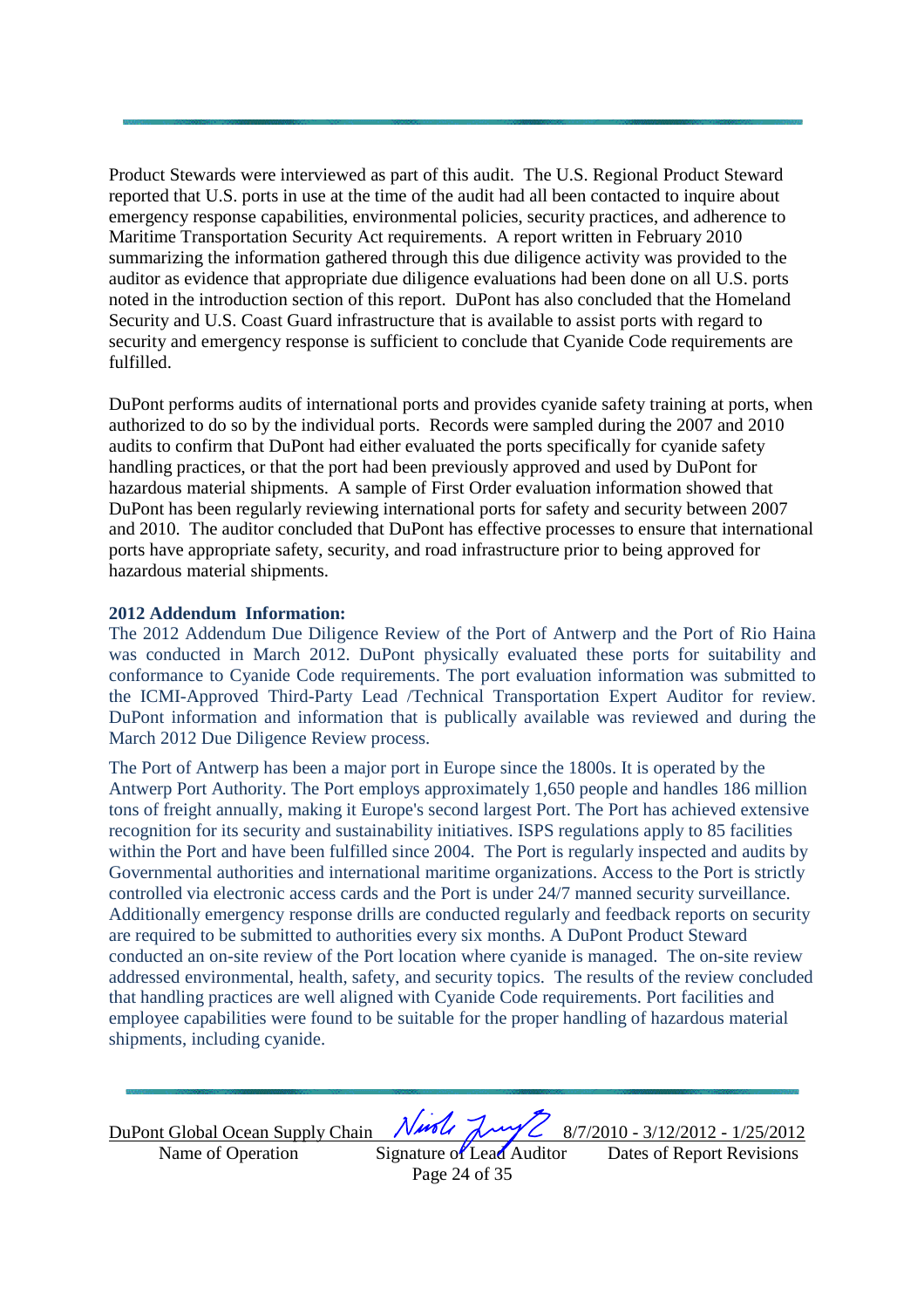The Port of Rio Haina has been in operation since the 1970s and it is considered to be the main Port of Santo Domingo. The Port is managed by Haina International Terminals (HIT) and is regulated by the Dominican Port Authority (APORDOM). The Port achieved ISPS certification for its security measures in 2006, BASC certification (Business Alliance for Secure Commerce) in 2007, and C-TPAT certification in 2011. Port facilities are located on both banks of the Haina River. A DuPont Product Steward conducted an on-site review of the Port location where cyanide is managed. The on-site review addressed environmental, health, safety, and security topics. The results of the review concluded that handling practices are well aligned with Cyanide Code requirements. Port facilities and employee capabilities were found to be suitable for the proper handling of hazardous material shipments, including cyanide.

The results of the initial verification audit and the related due diligence reviews indicate that DuPont and all portions of its Global Ocean Supply Chain are in FULL COMPLIANCE with Cyanide Code requirements. Additionally, the results of the 2012 Addendum Review indicate that the Port of Antwerp and the Port of Rio Haina are also in FULL COMPLIANCE with Cyanide Code requirements.

DuPont Global Ocean Supply Chain  $Nurbl$   $\lambda$ wy  $Z$  8/7/2010 - 3/12/2012 - 1/25/2012

Page 25 of 35

Name of Operation Signature of Lead Auditor Dates of Report Revisions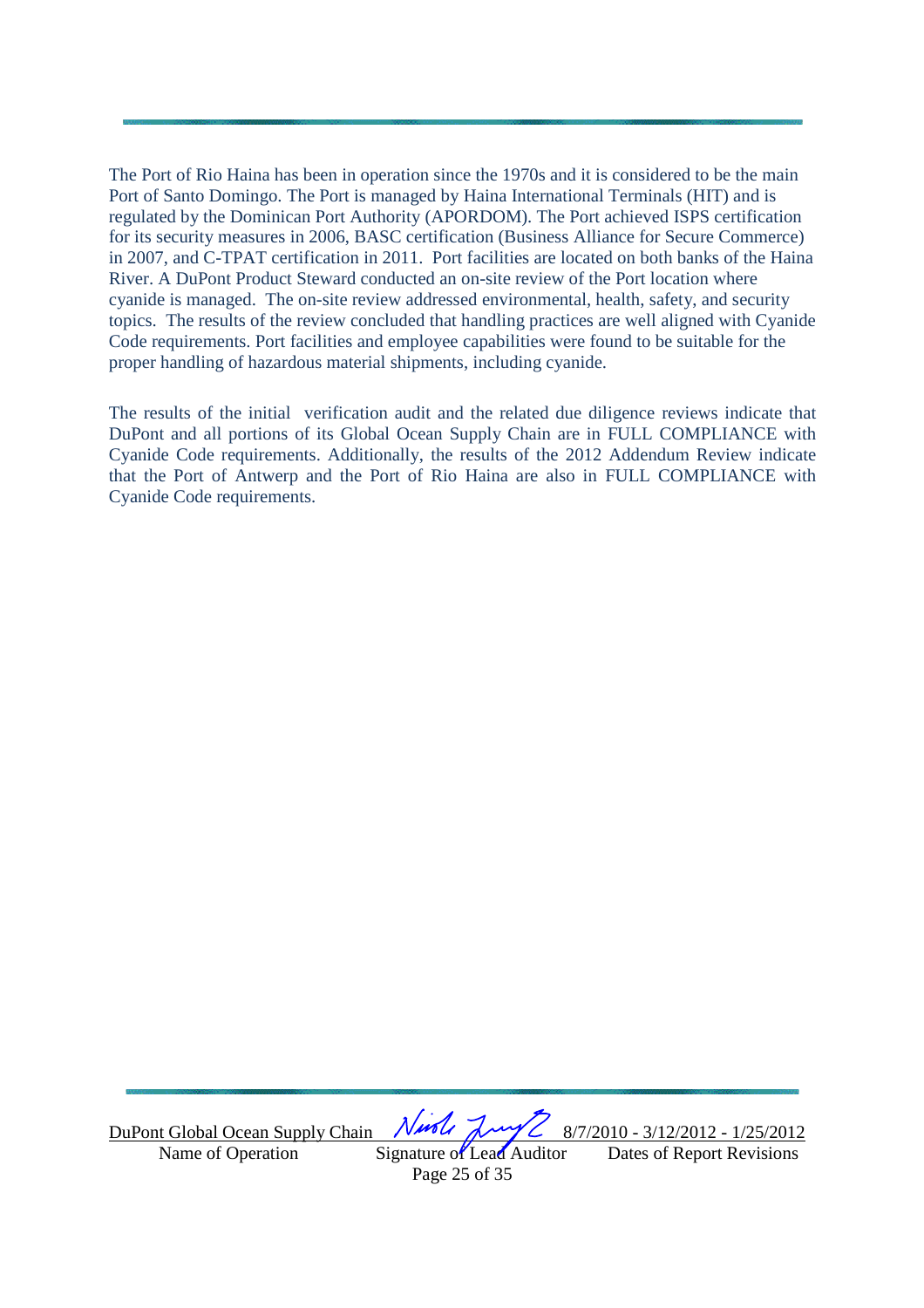# *DuPont Ocean Carrier & Ports - Auditor's Finding*

Due diligence investigations have been performed so that it can reasonably be concluded that ocean carriers & ports, including those added in 2012, used by DuPont for sodium cyanide shipments are:

#### **in full compliance**

 in substantial compliance not in compliance

with the International Cyanide Management Code.

| <b>Audit Company:</b>     | Management System Solutions, Inc. |
|---------------------------|-----------------------------------|
|                           | www.mss-team.com                  |
| Lead / Technical Auditor: | Nicole Jurczyk                    |
|                           | E-mail: CodeAudits@mss-team.com   |
| Date(s) of Audit:         | February 9-10, 2010               |
| Date(s) of Due Diligence  | March 9-12, 2012                  |
| Review of Port of Antwerp |                                   |
| and Port of Rio Haina:    |                                   |

I attest that I meet the criteria for knowledge, experience and conflict of interest for Code Verification Audit Team Leader, established by the International Cyanide Management Institute and that all members of the audit team meet the applicable criteria established by the International Cyanide Management Institute for Code Verification Auditors.

I attest that the Audit Reports accurately describe the findings of the verification audit. I further attest that the verification audit was conducted in a professional manner in accordance with the International Cyanide Management Code Verification Protocol for Cyanide Transportation Operations and using standard and accepted practices for health, safety and environmental audits.

| DuPont Consigner/Transporter Operations $\mathcal{N}$ urele $\mathcal{N}$ $\mathcal{N}$ $\mathcal{N}$ $\mathcal{N}$ $\mathcal{N}$ $\mathcal{N}$ $\mathcal{N}$ $\mathcal{N}$ $\mathcal{N}$ $\mathcal{N}$ $\mathcal{N}$ $\mathcal{N}$ $\mathcal{N}$ $\mathcal{N}$ $\mathcal{N}$ $\mathcal{N}$ $\mathcal{N}$ $\mathcal{N}$ $\mathcal{$ |                           |      |
|-------------------------------------------------------------------------------------------------------------------------------------------------------------------------------------------------------------------------------------------------------------------------------------------------------------------------------------|---------------------------|------|
| Name of Facility                                                                                                                                                                                                                                                                                                                    | Signature of Lead Auditor | Date |

DuPont Global Ocean Supply Chain Nurse 8/7/2010 - 3/12/2012 - 1/25/2012<br>Name of Operation Signature of Lead Auditor Dates of Report Revisions

Name of Operation Signature of Lead Auditor

Page 26 of 35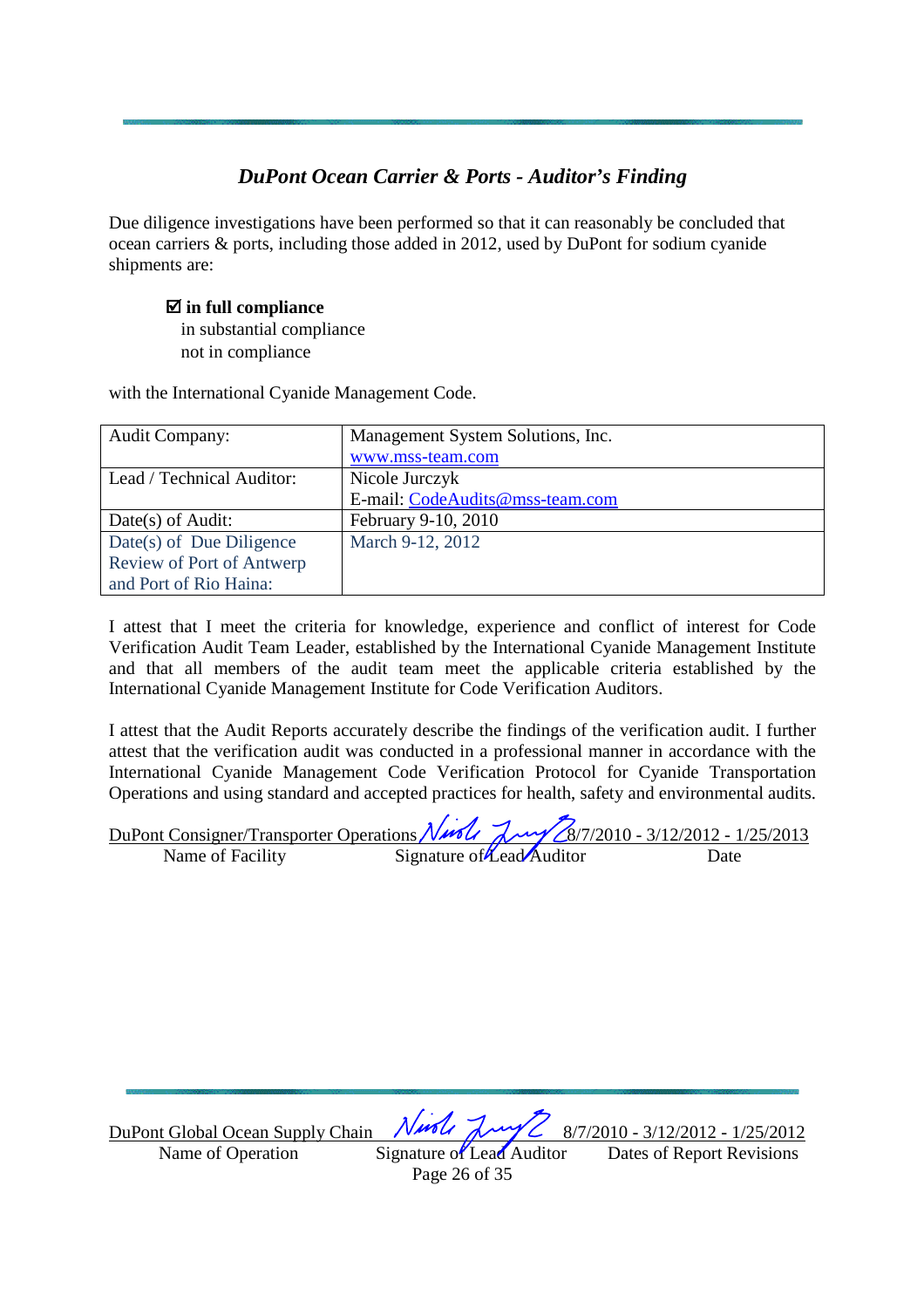Description of Due Diligence Information Reviewed for Ocean Carriers and **Ports** 

| 1. TRANSPORT:                                   | Transport cyanide in a manner that minimizes the potential for<br>accidents and releases.           |
|-------------------------------------------------|-----------------------------------------------------------------------------------------------------|
| Transport Practice 1.1:                         | Select cyanide transport routes to minimize the potential for<br>accidents and releases.            |
| The management of<br>Global Ocean Transport is: | $\blacksquare$ consistent with Transport Practice 1.1<br>substantially consistent<br>not consistent |

#### *Summary of the basis for this finding:*

Ocean routes are chosen by the ocean carriers and are regulated by a number of international organizations. When DuPont plans a specific shipping route and chooses an ocean carrier, it evaluates safety performance, availability of direct shipping lanes, and authorizations for the transport of hazardous materials. All carriers undergo regular safety performance reviews. Information was reviewed in the DuPont incident tracking database and was found to be acceptable.

According to interviews, DuPont gives strong preference to ocean carriers that have been evaluated as part of a Cyanide Code due diligence investigation. Strong preference is also given to direct shipping lanes that do not involve a transfer of the cargo to a different ship. Ports that have been found to be acceptable are chosen based on proximity to end customer. Only in cases where a closer port has unacceptable infrastructure or security is the shipment routed using a longer over-the-road segment.

#### 2012 Addendum Information:

During the 2012 Due Diligence Review of the Port of Antwerp and the Port of Rio Haina information was evaluated from on-site evaluations of these ports performed by DuPont. Handling practices, security, training, and emergency planning practices at each port were evaluated and were found to be acceptable. The Due Diligence Review of the DuPont information and information that is publically available for the Port of Antwerp and the Port of Rio Haina were used to confirm that the Ports are acceptable for managing hazardous material shipments, including cyanide.

DuPont Global Ocean Supply Chain Nurse 8/7/2010 - 3/12/2012 - 1/25/2012<br>Name of Operation Signature of Lead Auditor Dates of Report Revisions

Name of Operation Signature of Lead Auditor Page 27 of 35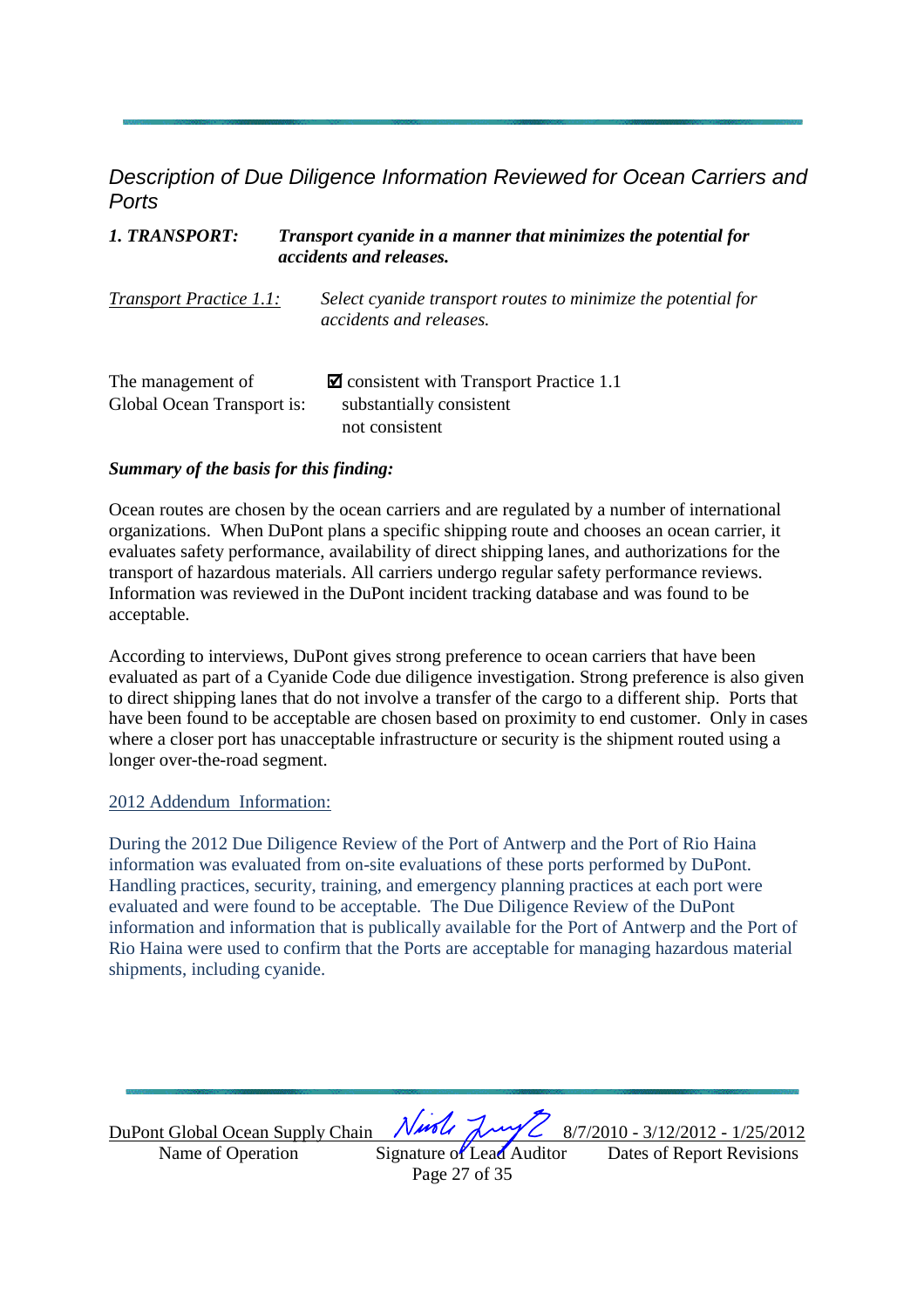| <b>Transport Practice 1.2:</b> | Ensure that personnel operating cyanide handling and<br>transport equipment can perform their jobs with<br>minimum risk to communities and the environment. |
|--------------------------------|-------------------------------------------------------------------------------------------------------------------------------------------------------------|
| The management of              | $\blacksquare$ consistent with Transport Practice 1.2                                                                                                       |
| Global Ocean Transport is:     | substantially consistent                                                                                                                                    |
|                                | not consistent                                                                                                                                              |

#### *Summary of the basis for this finding:*

#### **All Ocean Carriers**

According to the responses to a questionnaire modeled after the Cyanide Code Transportation Protocol, all ocean carriers reported that they comply with IMO requirements and are in compliance with International Maritime Dangerous Goods (IMDG) and U.S. 49 Code of Federal Regulations (CFR) requirements concerning the transportation of the hazardous materials, including the training of employees.

Inter-modal moves once the shipment reaches the port are controlled by the ocean carrier. Each ocean carrier self-reported to DuPont that they train their personnel on hazardous materials handling. Information from the carriers also indicated that they have systems in place to ensure that inter-modal moves are performed by appropriately licensed and qualified personnel.

| <i>Transport Practice 1.3:</i> | Ensure that transport equipment is suitable for the cyanide<br>shipment. |
|--------------------------------|--------------------------------------------------------------------------|
| The management of              | $\blacksquare$ consistent with Transport Practice 1.3                    |
| Global Ocean Transport is:     | substantially consistent                                                 |
|                                | not consistent                                                           |

#### *Summary of the basis for this finding:*

#### **All Ocean Carriers**

DuPont has contractual agreements with all of its ocean carriers that require that they comply with the regulations regarding the safe and appropriate shipping of dangerous goods. Part of the U.S. Department of Transportation Hazardous Materials Registration and Safety of Life at Sea regulatory processes addresses the use of safe and appropriate equipment.

DuPont ensures authorized packages are used for solid sodium cyanide. Package specifications were reviewed during this audit and were found to be compliant. The LSI packaging operation was audited and certified to the Cyanide Code using the Cyanide Code Production Protocol in March 2006. LSI checklists and procedures require an inspection of the cargo and containers to ensure that all equipment is deemed to be safe for transport.

 $\frac{\text{DuPont Global Ocean Supply Chain} \quad \text{Null} \quad \text{Null} \quad \text{Null} \quad \text{S/7/2010 - 3/12/2012 - 1/25/2012}}{\text{Name of Operation}}$ Name of Operation Signature of Lead Auditor

Page 28 of 35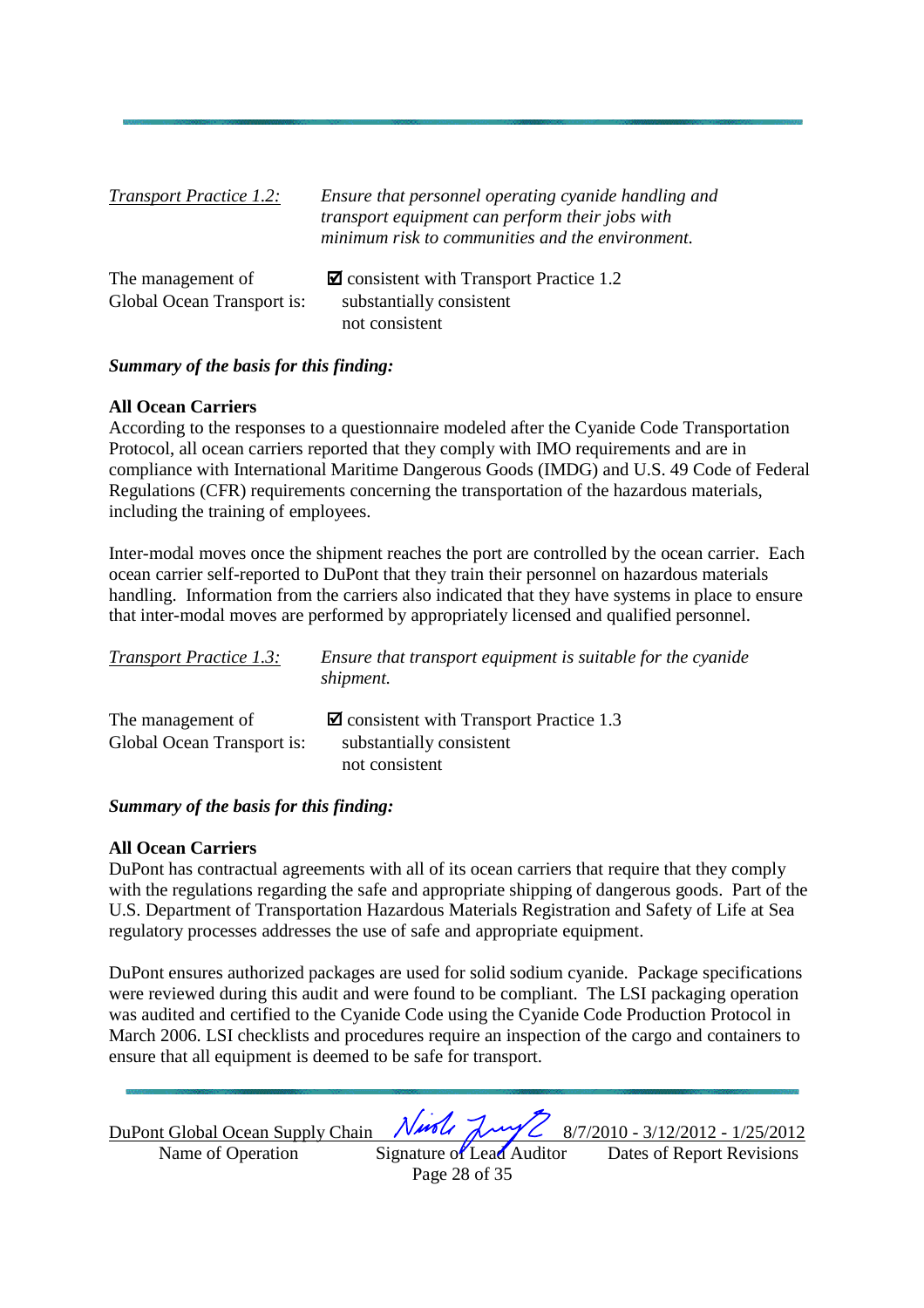*Transport Practice 1.4: Develop and implement a safety program for transport of cyanide.* 

The management of  $\Box$  consistent with Transport Practice 1.4 Global Ocean Transport is: substantially consistent not consistent

#### *Summary of the basis for this finding:*

#### **All Ocean Carriers**

Each ocean carrier self-reported to DuPont that they train their personnel on hazardous materials handling. Information from the carriers also indicated that they have systems in place to ensure that inter-modal moves are performed by appropriately licensed and qualified personnel.

In their response to the Cyanide Code requirements questionnaire, ocean carriers reported that it has a robust safety program which applies to all employees.

| <b>Transport Practice 1.5:</b>                  | Follow international standards for transportation of cyanide by sea<br>and air.                     |
|-------------------------------------------------|-----------------------------------------------------------------------------------------------------|
| The management of<br>Global Ocean Transport is: | $\blacksquare$ consistent with Transport Practice 1.5<br>substantially consistent<br>not consistent |

#### *Summary of the basis for this finding:*

DuPont ships its sodium cyanide on main line ocean carriers that have demonstrated safety programs and safe performance. The ocean carriers sign standard contractual agreements that require that the carrier adhere to applicable regulations and have "organized safety programs." Contracts were reviewed during the audit and this standard clause appears in Article 21 of the ocean carrier contract. Each carrier was asked for information regarding fulfillment of Cyanide Code requirements using a customized ICMI transportation protocol. Responses and information provided by all carriers was deemed to be appropriate by the  $3<sup>rd</sup>$ -party auditor.

Standard clause 22.40 of the DuPont / Ocean Carrier contracts require that all transportation is conducted in accordance with all regulatory requirements. This would include U.S. Department of Transportation and IMDG requirements.

The ocean routes are chosen by the ocean carriers. The destination ports are evaluated by the DuPont Regional Product Steward for Cyanides. Part of the evaluation prior to the first shipment of product is an evaluation of the port. The DuPont Cyanides Business Regional and Global

| DuPont Global Ocean Supply Chain Niesle Luy 2 8/7/2010 - 3/12/2012 - 1/25/2012 |                           |  |                           |
|--------------------------------------------------------------------------------|---------------------------|--|---------------------------|
| Name of Operation                                                              | Signature of Lead Auditor |  | Dates of Report Revisions |

Page 29 of 35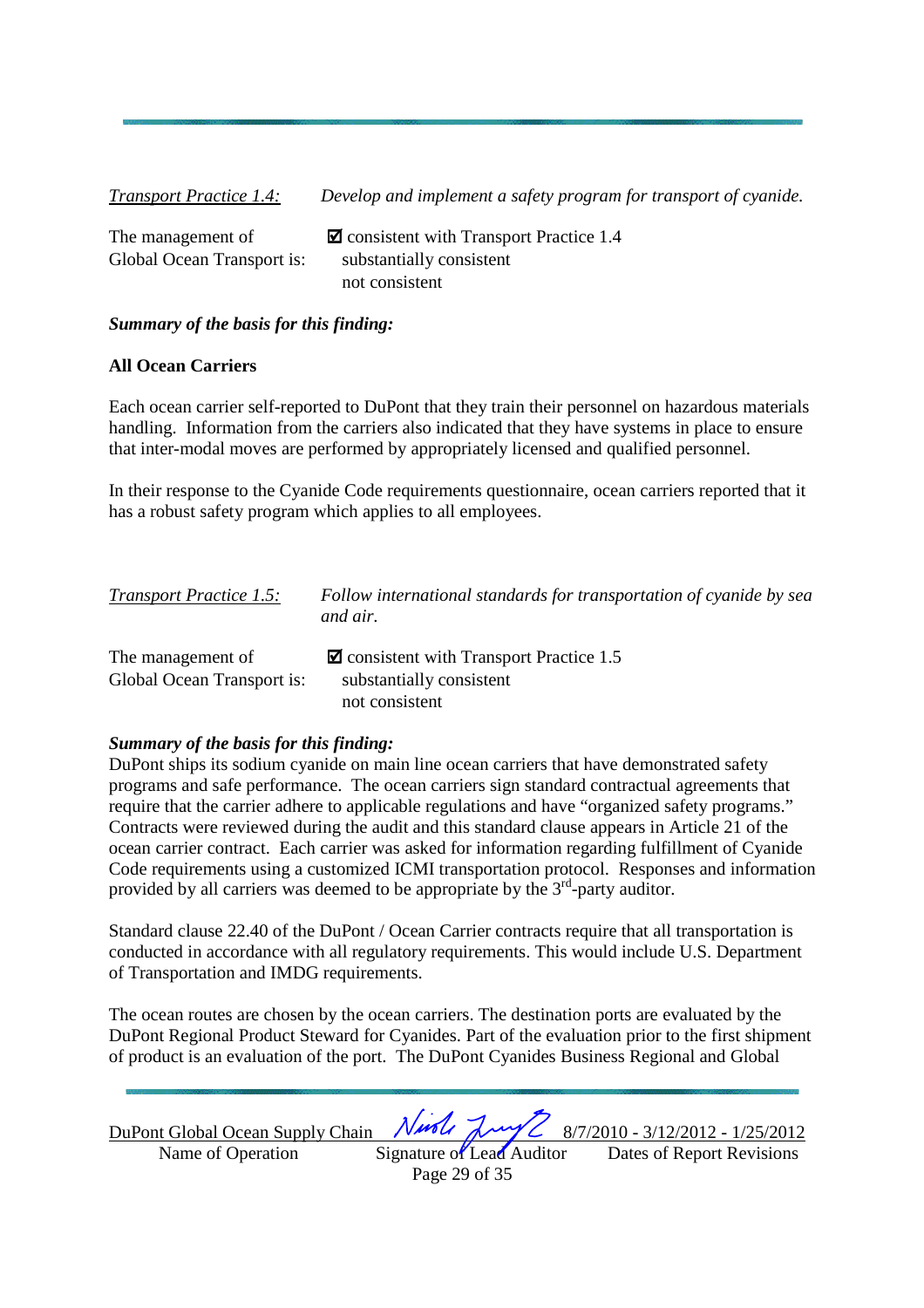Product Stewards were interviewed as part of this audit. The U.S. Regional Product Steward reported that U.S. ports in use at the time of the audit had all been contacted to inquire about emergency response capabilities, environmental policies, security practices, and adherence to Maritime Transportation Security Act requirements. A report written in February 2010 summarizing the information gathered through this due diligence activity was provided to the auditor as evidence that appropriate due diligence evaluations had been done on all U.S. ports noted in the introduction section of this report. DuPont has also concluded that the Homeland Security and U.S. Coast Guard infrastructure that is available to assist ports with regard to security and emergency response is sufficient to conclude that Cyanide Code requirements are fulfilled.

DuPont performs audits of international ports and provides cyanide safety training at ports, when authorized to do so by the individual ports. Records were reviewed during the 2007 audit and during this 2010 audit. A sample of First Order evaluation information showed that DuPont has been consistently reviewing international ports for safety and security between 2007 and 2010. The auditor concluded that DuPont has effective processes to ensure that international ports have appropriate safety, security, and road infrastructure prior to being approved for hazardous material shipments.

#### **2012 Addendum Information:**

The 2012 Addendum Due Diligence Review of the Port of Antwerp and the Port of Rio Haina was conducted in March 2012. DuPont physically evaluated these ports for suitability and conformance to Cyanide Code requirements. The port evaluation information was submitted to the ICMI-Approved Third-Party Lead /Technical Transportation Expert Auditor for review. DuPont information and information that is publically available was reviewed and during the March 2012 Due Diligence Review process.

As recommended by the ICMI *Auditor Guidance for the Use of the Cyanide Transportation Verification Protocol,* dated October 2009, specific information regarding this practice is addressed below:

- i) The DuPont packaging specifications were reviewed as part of the verification audit and were found to be conformant to the packaging requirements of the IMDG Code.
- j) Photos of packaging for drums and IBCs presented at the audit were appropriately marked and were found to be compliant with Chapter 5.2 of the IMDG Code requirements.
- k) Photos of packaging for drums and IBCs presented at the audit were appropriately labeled and were found to be compliant with Chapter 5.2 of the IMDG Code requirements.
- l) Photos of loaded inter-modal containers were reviewed and were found to be marked and placarded in accordance with the IMDG Code. This aspect of compliance was also evaluated in 2009 at the on-site verification audit of the LSI operation in Memphis, TN.

 $\frac{\text{DuPont Global Ocean Supply Chain} \quad \text{Null} \quad \text{Null} \quad \text{Null} \quad \text{S/7/2010 - 3/12/2012 - 1/25/2012}}{\text{Name of Operation}}$ Name of Operation Signature of Lead Auditor

Page 30 of 35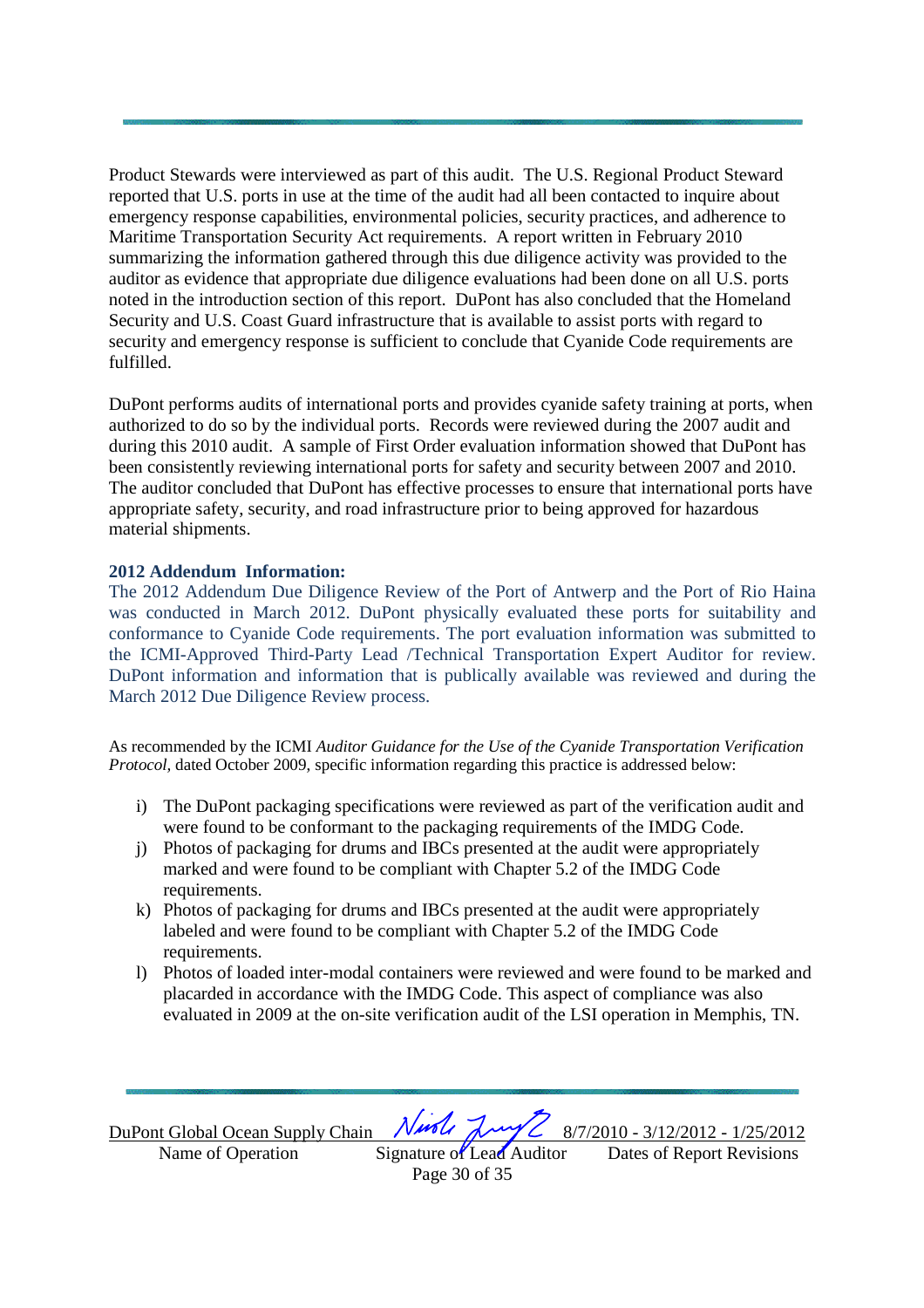- m) Shipping documents were reviewed for a sample of cyanide shipments. All information required by the IMDG Code is required as standard practice on DuPont shipping paperwork.
- n) The container packing certificates were reviewed during the audit as part of the overall evaluation of shipping papers. All information was found to be conformant to IMDG Code requirements.
- o) DuPont maintains records which show that the ocean transport is conducted in compliance with all international and U.S. Department of Transportation (DOT) requirements (records including valid SOLAS certificates). The ocean carriers confirmed to DuPont that they have cyanide emergency response information available on board each vessel.
- p) DuPont maintains records which show that the ocean transport is conducted in compliance with all international and U.S. Department of Transportation (DOT) requirements.

| <i>Transport Practice 1.6:</i>                  | Track cyanide shipments to prevent losses during transport.                                         |
|-------------------------------------------------|-----------------------------------------------------------------------------------------------------|
| The management of<br>Global Ocean Transport is: | $\blacksquare$ consistent with Transport Practice 1.6<br>substantially consistent<br>not consistent |
|                                                 |                                                                                                     |

#### *Summary of the basis for this finding:*

#### **All Ocean Carriers**

Ocean carriers reported that they have computer systems that are used for the tracking and management of all freight containers within their system. The management systems provide among other items the date, time, location, and carrier involved in the last interchange, transport action, or gate move. DuPont's freight forwarder has access to this information via the internet web sites. DuPont can request this information at any time.

The sodium cyanide shipments for this segment are containerized loads of IBCs and drums. All shipping containers are sealed. Shipping papers were reviewed. Auditors confirmed that seal numbers are recorded on the bills of lading. This enables personnel along any portion of the segment to confirm that the containers have not been opened.

DuPont Global Ocean Supply Chain Nurse 8/7/2010 - 3/12/2012 - 1/25/2012<br>Name of Operation Signature of Lead Auditor Dates of Report Revisions

Name of Operation Signature of Lead Auditor Page 31 of 35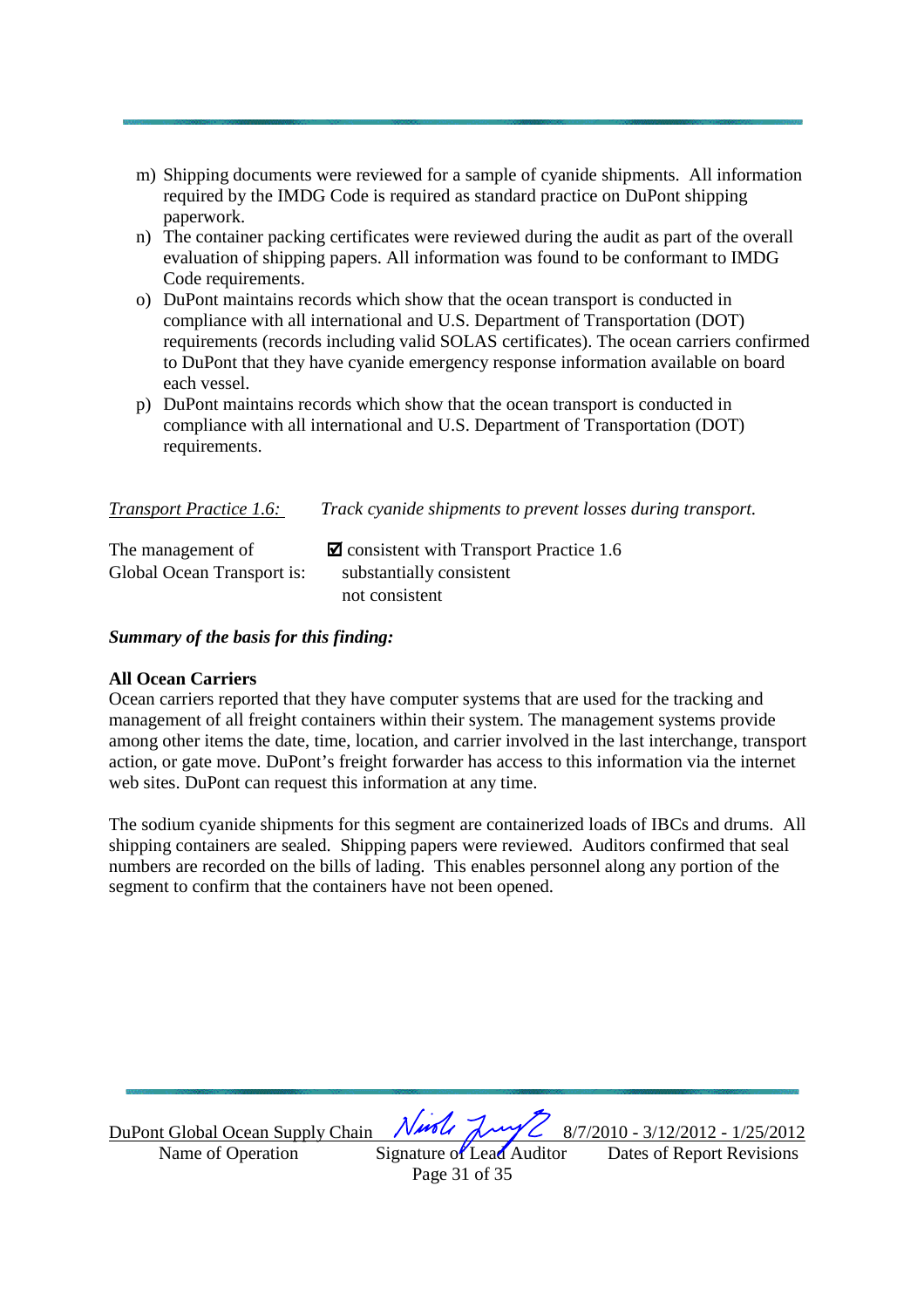| 2. INTERIM STORAGE:                             | Design, construct and operate cyanide trans-shipping depots and<br>interim storage sites to prevent releases and exposures. |
|-------------------------------------------------|-----------------------------------------------------------------------------------------------------------------------------|
| <b>Transport Practice 2.1:</b>                  | Store cyanide in a manner that minimizes the potential for<br><i>accidental releases.</i>                                   |
| The management of<br>Global Ocean Transport is: | $\blacksquare$ consistent with Transport Practice 2.1<br>substantially consistent<br>not consistent                         |

#### *Summary of the basis for this finding:*

#### **All Ocean Carriers**

Ocean carriers reported that during transport, the storage of cyanide both on land and on vessels is in accordance with the applicable stowage and segregation requirements in the IMDG and the Coast Guard 33 CFR regulations. The terminal must segregate containers similar to the segregation onboard vessels.

The packaging used for solid cyanide conforms to IMO and US DOT requirements. Certifications and approvals were reviewed during the 2007 audit and confirmation was made through interviews that no packaging changes have occurred since then. As part of the ocean carrier due diligence audit, documentation was reviewed that confirmed that ocean carriers must contractually adhere to regulatory requirements and maintain formal safety programs. Additionally, safety checklists and seals are used by the DuPont packaging facility after the containers are packed. This process was reviewed during the on-site audits of DuPont, its carriers, and its packaging facilities in 2006, 2007, and 2009. The seal enables verification that the container was not opened during transit.

If a destination port is not already approved and showing acceptable performance for the handling of hazardous materials for DuPont shipments, it is evaluated by the DuPont Regional Product Steward for Cyanides. Part of the evaluation prior to the first shipment of product is an evaluation of the port. Product Stewards either visit the port and observe that personnel are handling materials safely, that the port is secure and the roadway infrastructure into the port is suitable or they confirm that DuPont has already approved the port for hazardous material shipments. Completed checklists showing port evaluations were sampled during the audit and were found to be acceptable. Interviews confirmed that all ports in use at the time of the audit had been either confirmed to have acceptable safety and security performance or had been specifically evaluated for cyanide shipments.

<u>DuPont Global Ocean Supply Chain (VAMC AMY C 8/7/2010 - 3/12/2012 - 1/25/2012</u>

Page 32 of 35

Name of Operation Signature of Lead Auditor Dates of Report Revisions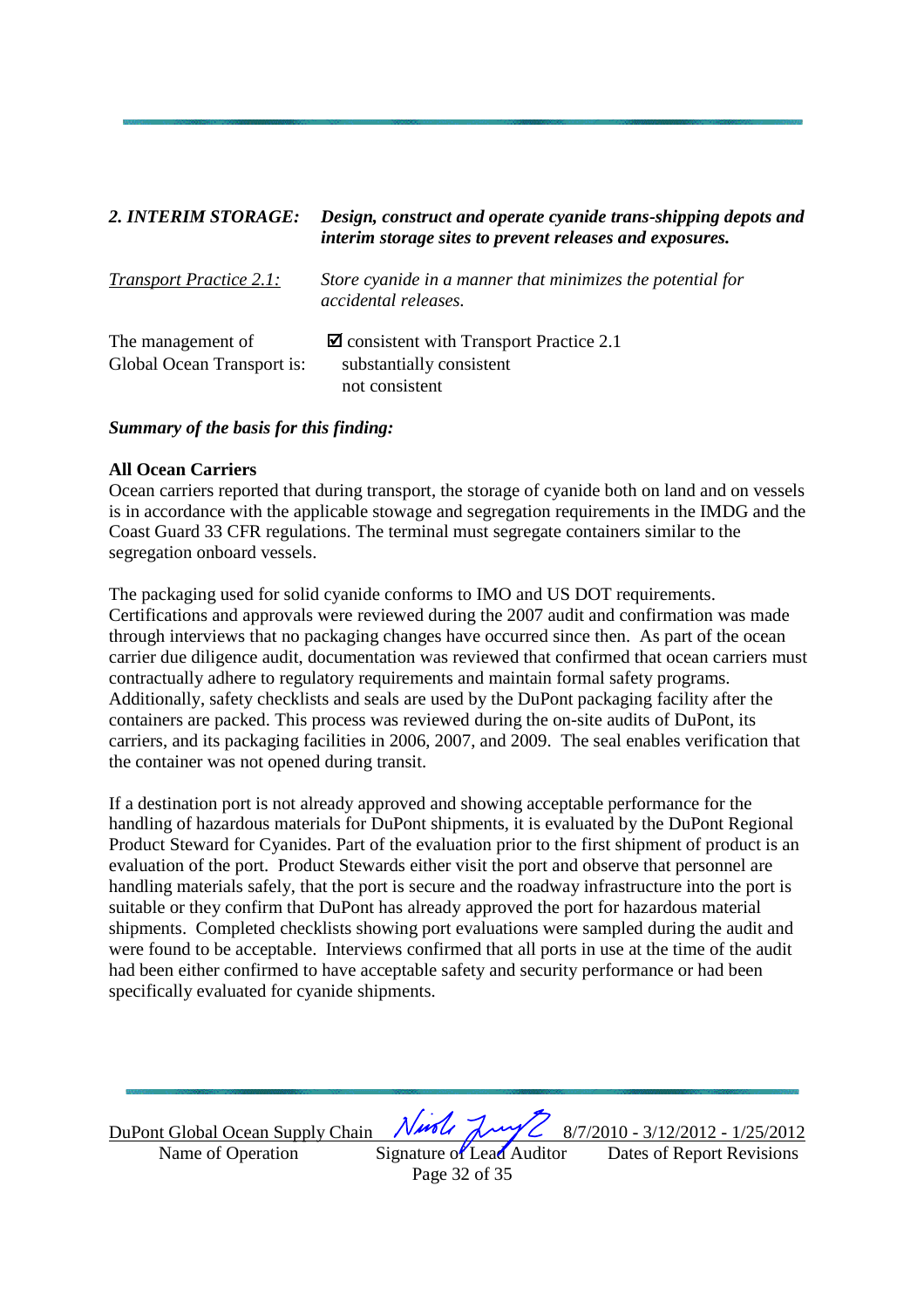#### **2012 Addendum Information:**

A DuPont Product Steward conducted an on-site review of the Port of Antwerp location where cyanide is managed. The on-site review addressed environmental, health, safety, and security topics. The results of the review concluded that handling practices are well aligned with Cyanide Code requirements.

An on-site review of the Port of Rio Haina was conducted by a DuPont Product Steward. The on-site review addressed environmental, health, safety, and security topics. The results of the review concluded that handling practices are well aligned with Cyanide Code requirements.

The Due Diligence Review of the DuPont information and information that is publically available for the Port of Antwerp and the Port of Rio Haina were used to confirm that the Ports are acceptable for managing hazardous material shipments, including cyanide.

| <b>3. EMERGENCY RESPONSE:</b>                   | Protect communities and the environment through the<br>development of emergency response strategies and<br>capabilities |
|-------------------------------------------------|-------------------------------------------------------------------------------------------------------------------------|
| <b>Transport Practice 3.1:</b>                  | Prepare detailed emergency response plans for potential cyanide<br>releases.                                            |
| The management of<br>Global Ocean Transport is: | $\blacksquare$ consistent with Transport Practice 3.1<br>substantially consistent<br>not consistent                     |

#### *Summary of the basis for this finding:*

#### **All Ocean Carriers**

Ocean carriers reported that they and their affiliates have emergency response plans in place which include the prompt notification of all involved parties. DuPont provides shipping papers showing the emergency contact information which is then transferred to the hazardous cargo declaration.

The due diligence questionnaire responses from the ocean carriers confirmed their understanding of the DuPont emergency protocols and the involvement of CHEMTREC. Interviews during this audit and the 2007 audit confirmed that personnel within DuPont and at the freight forwarder had appropriate awareness of the emergency response plans. The same emergency systems are used for any type of transportation emergency.

 $\frac{\text{DuPont Global Ocean Supply Chain}}{\text{Name of Operation}} \frac{\text{Nuid} \cdot \text{Muid} \cdot \text{Muid} \cdot \text{B/7/2010 - 3/12/2012 - 1/25/2012}}{\text{Name of Operation}}$ 

Name of Operation Signature of Lead Auditor Page 33 of 35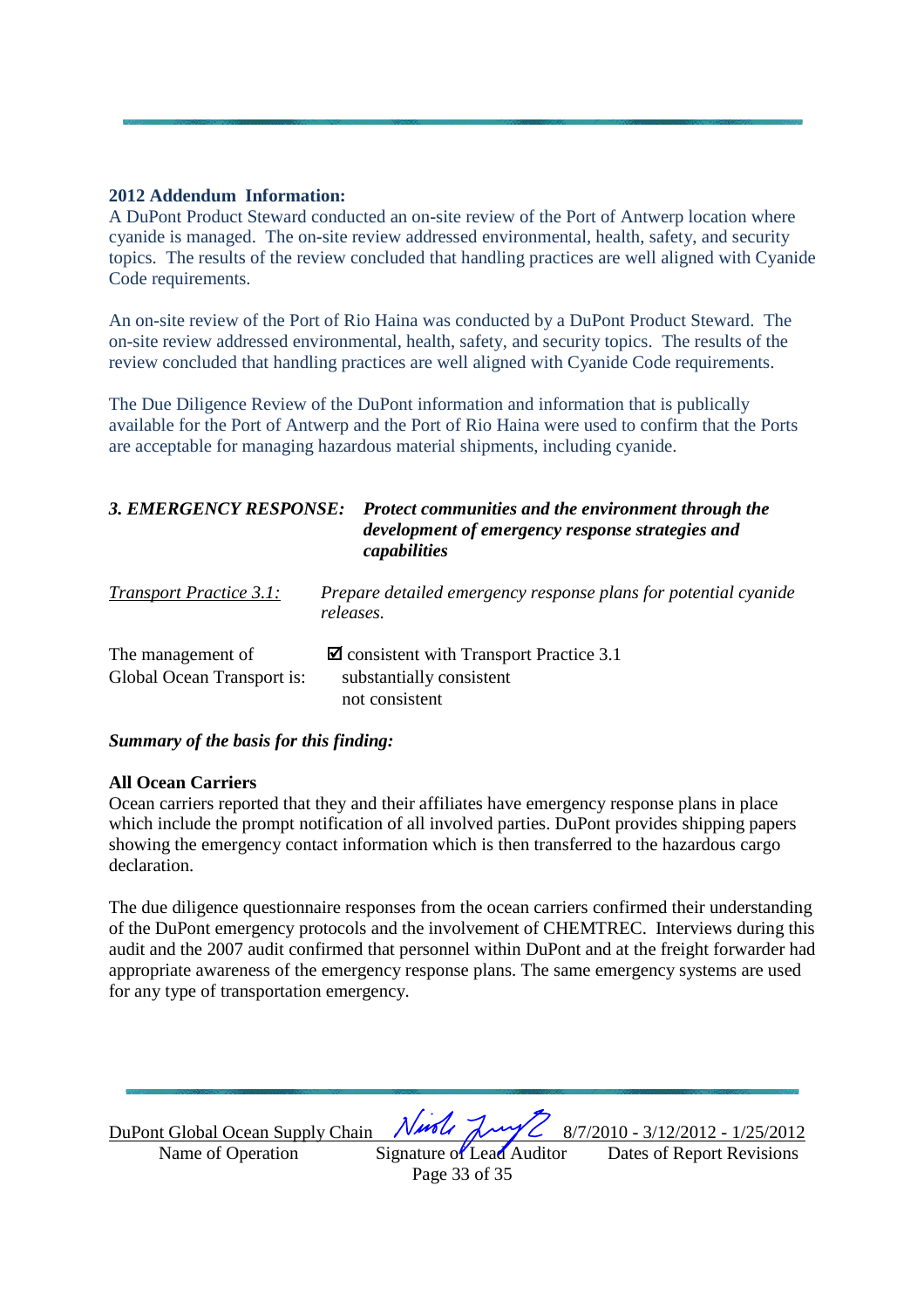*Transport Practice 3.2: Designate appropriate response personnel and commit necessary resources for emergency response.* 

| The management of          | $\blacksquare$ consistent with Transport Practice 3.2 |
|----------------------------|-------------------------------------------------------|
| Global Ocean Transport is: | substantially consistent                              |
|                            | not consistent                                        |

#### *Summary of the basis for this finding:*

#### **All Ocean Carriers**

Ocean carriers responded that they contract with professional emergency response contractors for landside emergencies. Onboard vessels, the emergency response would be conducted by trained crew members with shore side support and guidance.

DuPont offers immediate technical assistance for any cyanide spill, and offers emergency resources for spills that might occur near a DuPont site. DuPont contracts with CHEMTREC to ensure that appropriate notifications and emergency response is initiated if there is an incident.

| <b>Transport Practice 3.3:</b> | Develop procedures for internal and external emergency<br>notification and reporting. |
|--------------------------------|---------------------------------------------------------------------------------------|
| The management of              | $\blacksquare$ consistent with Transport Practice 3.3                                 |
| Global Ocean Transport is:     | substantially consistent                                                              |
|                                | not consistent                                                                        |

#### *Summary of the basis for this finding:*

#### **All Ocean Carriers**

Ocean carriers reported that they and their affiliates have emergency response plans in place which include the prompt notification of all involved parties. DuPont provides shipping papers showing the emergency contact information which is then transferred to the hazardous cargo declaration.

The due diligence questionnaire responses from the ocean carriers confirmed their understanding of the DuPont emergency protocols and the involvement of CHEMTREC. Interviews during this audit and the 2007 audit confirmed that personnel within DuPont and at the freight forwarder had appropriate awareness of the emergency response plans. The same emergency systems are used for any type of transportation emergency.

DuPont Global Ocean Supply Chain Nurse 8/7/2010 - 3/12/2012 - 1/25/2012<br>Name of Operation Signature of Lead Auditor Dates of Report Revisions

Name of Operation Signature of Lead Auditor Page 34 of 35